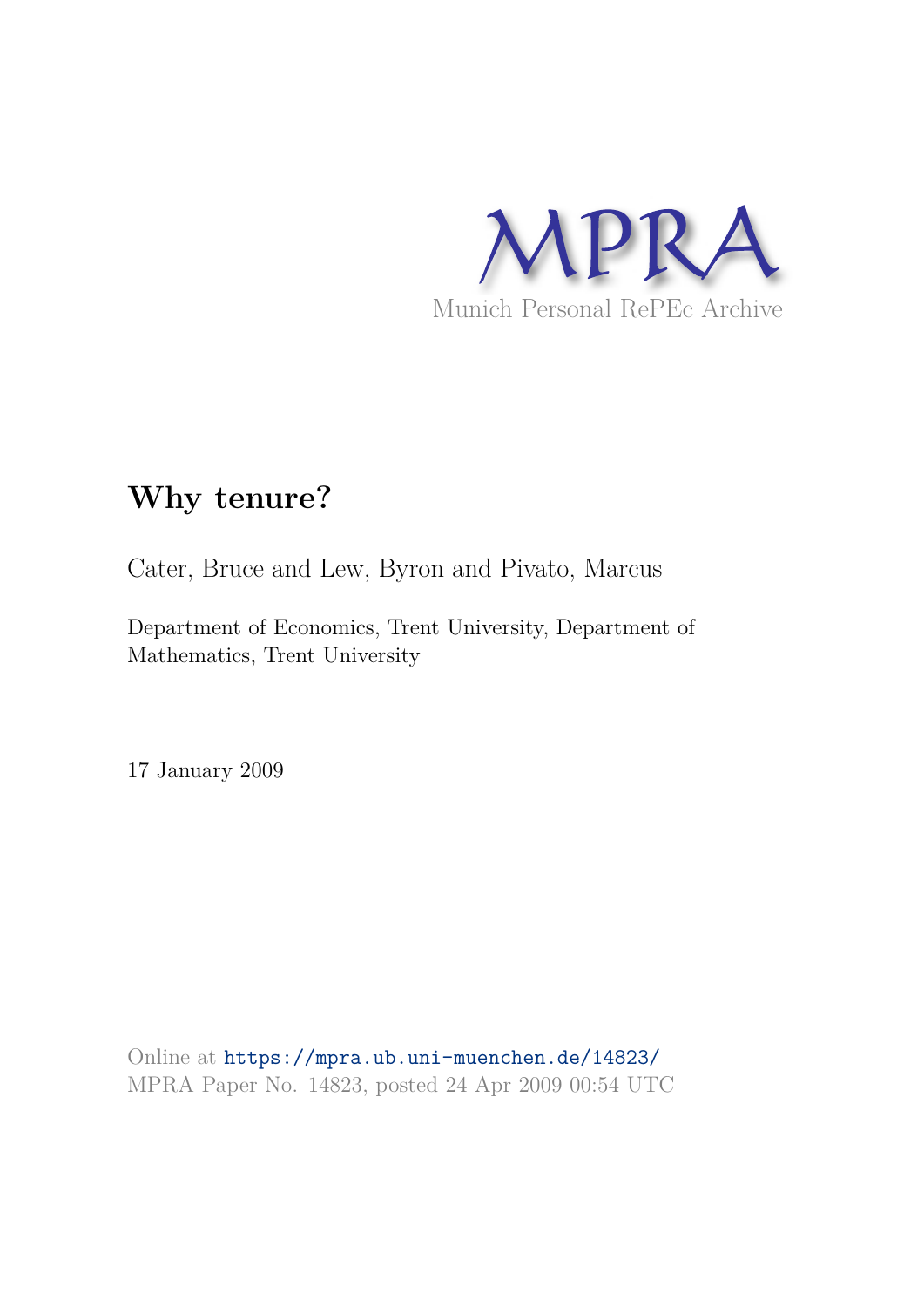## Why tenure?

Bruce Cater, Byron Lew and Marcus Pivato<sup>∗</sup>

January 17, 2009

#### Abstract

Academic research is a public good whose production is supported by the tuitionpaying students that a faculty's research accomplishments attract. A professor's spot contribution to the university's revenues thus depends not on her spot research production, but rather on her cumulative research record. We show that a profitmaximizing university will apply a 'high' minimum retention standard to the production of a junior professor who has no record of past research, but a 'zero' retention standard to the spot production of a more senior professor whose background includes accomplishments sufficient to have cleared the 'high' probationary hurdle.

## I Introduction

Under a tenure-track contract, a professor who fails to meet some positive standard of research production during a finite probationary period is dismissed at that period's end. Yet, a professor who meets that initial standard is granted *tenure* and retained *regardless* of her research output thereafter.<sup>1</sup>

The literature offers a number of possible economic rationales for the university's puzzling contractual choice. Freeman [8] suggests that risk averse professors are granted the security of tenure to compensate for the risk inherent in their research. <sup>2</sup> Yet, this explanation is unsatisfactory, for nonacademic employers manage to contract with workers who

<sup>∗</sup>Cater and Lew: Department of Economics, Trent University, Ontario, Canada; Pivato: Department of Mathematics, Trent University, Ontario, Canada.

<sup>1</sup>Siow [25] notes that, in the 1989 Survey Among College and University Faculty sponsored by the Carnegie Foundation Survey, 4.7 percent and 36.4 percent of tenured faculty in doctoral-granting and nondoctoral-granting schools, respetively, reported no publications in the previous two years and no current research. Yet, in reviews of U.S. case law, legal scholars, including Hendrickson [10] and Morris [21], do not cite a single case in which a tenured professor was dismissed primarily on the grounds of low research productivity.

<sup>2</sup>Kahn and Huberman [14] and Waldman [26] offer explanations of the use of 'up-or-out' contracts, but do not address the issue of post-probationary minimum production standards. McKenzie [19] and McPherson and Shapiro [20] attempt to academic tenure on internal political, rather than economic, grounds.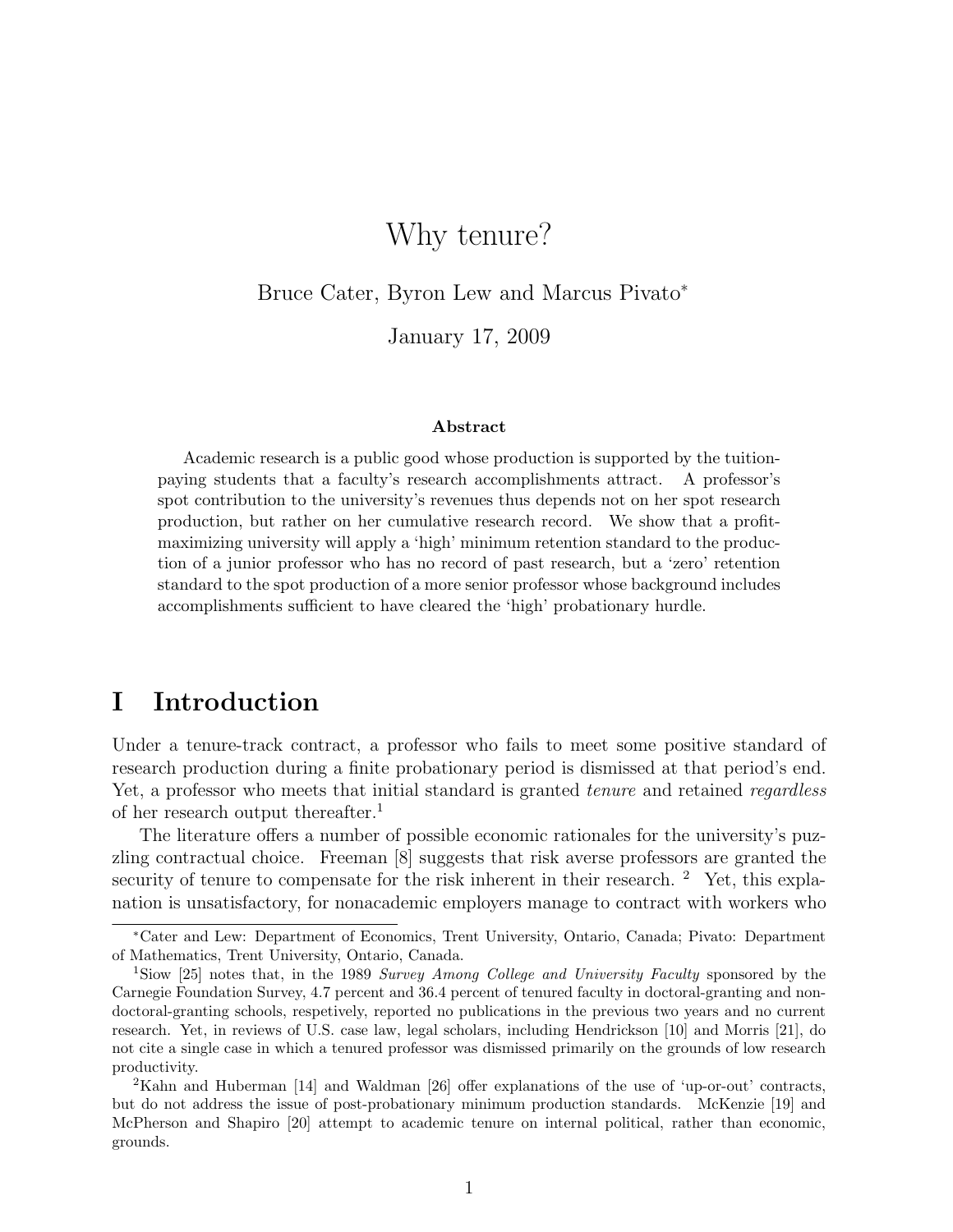are risk averse and whose productivity is uncertain without having to offer them anything akin to tenure.

Carmichael [4] suggests that a university is unique in that, because the state of academic knowledge is vast and expanding, it is the incumbent occupants of its scarce faculty slots who are best positioned to judge the research potential of candidates. With the aim of maximizing its research production, the university then provides those incumbents with the security of tenure to ensure that they are willing to identify and hire candidates superior to themselves. Yet, senior faculty from other institutions are just as qualified to rank candidates. There is, therefore, no reason why a university could not enlist externals to assess its applicants in much the same way as it utilizes them to evaluate its tenure and promotion cases.<sup>3</sup> The cost of doing so would surely pale in comparison to the foregone research output that results when scarce faculty slots are occupied, perhaps for decades, by unproductive scholars. Moreover, in focusing on the issue of incentives in hiring, Carmichael's [4] approach assumes that a professor's research productivity is governed only by ability, and not effort, and that ability is constant over a professor's lifetime. In doing so, it abstracts from a question at the heart of the tenure debate: why is academic research output observed to decline, on average, with age?<sup>4</sup> Critics, including Alchian [1], have long suggested that this pattern reflects some disincentive effect of the tolerance tenure extends. But if that were so, it seems unlikely that a university would choose to grant tenure. Could declining research production instead be understood to be optimal in some way?

Siow [25] assumes that production declines because research productivity falls with age, arguing that, as this occurs, it becomes socially efficient for a professor to spend less time on research and more time on teaching. Tenure is the means by which the university then induces its older professors to do less research. Yet, while research production declines with age, there is no empirical evidence to support an assumption that academic research productivity declines as well. How, then, should falling research production be understood? Moreover, it is not clear that Siow's theory can be fully reconciled with the observed facts. If the goal of tenure were to eliminate research effort among older faculty, we would not observe universities providing even tenured professors with considerable research incentives. On the other hand, if a university's goal were to merely reduce research effort among its older faculty, it might tolerate reduced production, but not utter failure.

The purpose of this paper is to develop a model of the unique way in which a university translates its research production into profits, and to show that such a model can explain why a university would retain only those professors who are initially successful in research, regardless of their research output thereafter, and continue to induce research effort, albeit at a rate that declines with the professor's age.

We suggest that the key to the tenure puzzle may lie in a number of observations regarding the nature of academic productivity and tenure itself.

A primary role of a university is to encourage research that is important, but would not be elsewhere undertaken. As Carmichael [4] notes, this includes the production of

<sup>3</sup>This point was first made by Ceci, Williams and Mueller-Johnson [6].

<sup>4</sup>Empirical evidence of declining research production is presented in Diamond [7] and Levin and Stephan [16].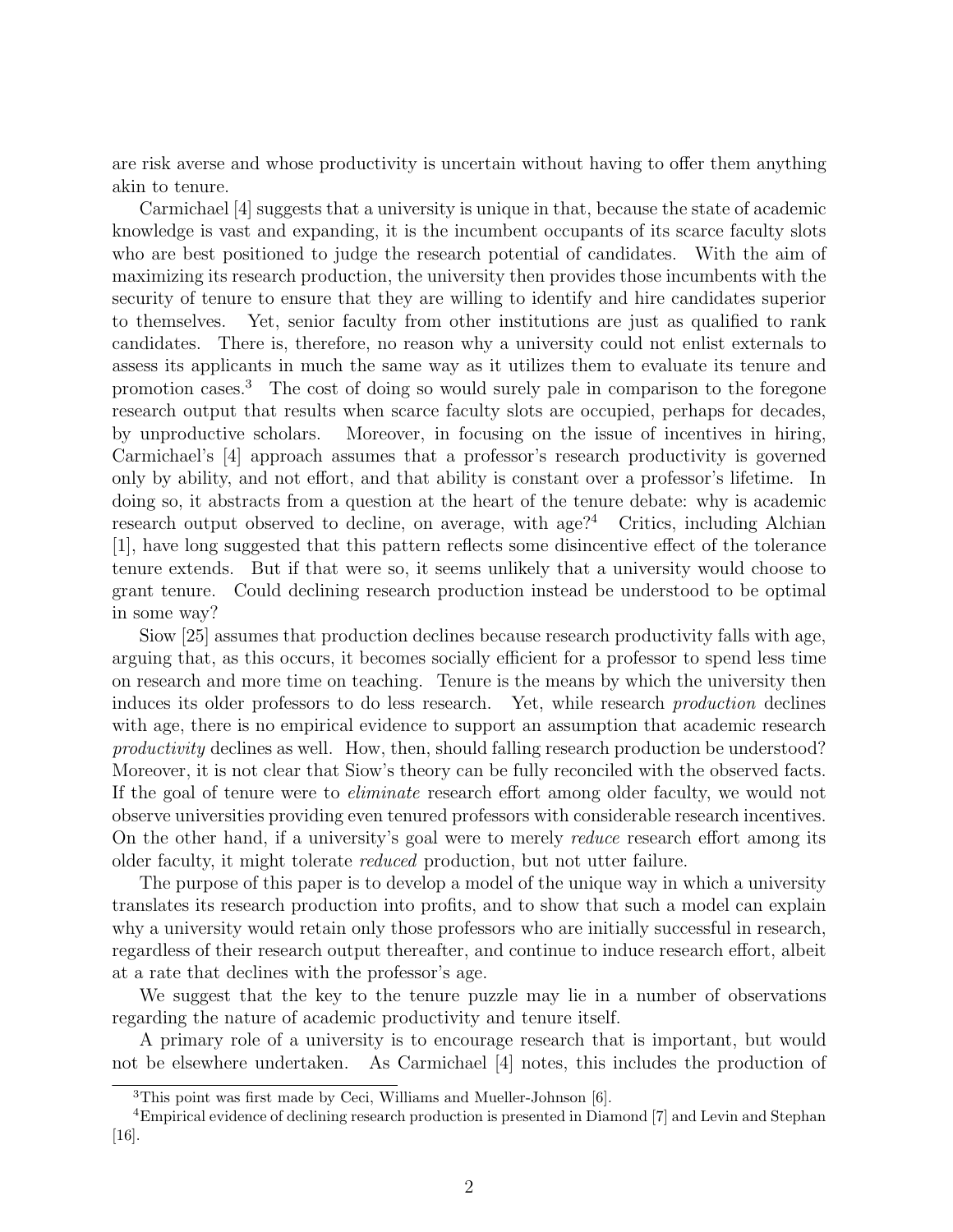knowledge that either cannot be appropriated or is of no value to private sector firms, such as that generated by research in the fields of philosophy, literature, public policy and pure mathematics. While a professor is hired to both research and instruct, it is, therefore, only her instruction that is sold.<sup>5</sup>

How is it, then, that a university can afford to reward research accomplishments? One might argue that a university is not subject to the same economic pressures that constrain other employers; that a university does not care about profits. Yet, while Hendrickson [10] and Morris [21] do not cite a single case in which a tenured professor was dismissed primarily on the grounds of low research productivity, as noted above, they, along with Lovain [17], do cite cases in which tenured professors have been dismissed for failing to perform their teaching duties. This clearly suggests that a university is concerned with the realization of revenues and with its own economic viability. More plausibly, the production of academic research may be viable because, as observers, including Bok [3], James [13] and Hearn [9], suggest, it benefits a university by attracting tuition-paying students. Siow [24] presents supporting evidence that students interpret observed research output as a signal that a university's faculty have the knowledge they seek.<sup>6</sup>

Combining these observations, we model a professor's contribution to the university's revenues, at any point, as depending not on her spot research production, but rather on the strength of her cumulative research record. A representative university operates in discrete time and aims to maximize its expected profits per period. Its problem, in general terms, involves choosing both the conditions under which it will retain an incumbent into the next period and the extent to which it will reward research accomplishments so as to induce a professor's unobservable research effort.

We show, for a range of distributions of research productivity, that the particular tolerance of tenure can be understood not as the solution to some hiring problem or as a way of inducing less research, but as the means by which the university retains those professors whose current research production may be poor or nonexistent, but whose past research accomplishments continue to make them profitable. We also show that declining research production over the life cycle need not result from some disincentive effect of tenure or from declining productivity. Falling production can be understood to result from the university optimally inducing less research effort as a professor approaches retirement and the opportunities to realize tuition revenues from any resulting research successes diminish.

This paper is related to Cater, Lew and Smith [5], which examines a simpler model in which research productivity is governed only by ability, not effort, and in which that ability is assumed to decline with age. The university's problem in that paper thus involves choosing only the conditions under which an incumbent will be retained into the next period. The main contribution of this paper is our consideration of a much more general model that allows for the simultaneous analysis of the university's choices of optimal research

<sup>5</sup>Note that Carmichael [4] assumes that a professor is hired only to research.

<sup>&</sup>lt;sup>6</sup>Research may be a reliable proxy for knowledge either because knowledge is accumulated through research or because knowledge makes it easier to conduct research. Of course, students need not observe and process the research directly for the signal to be effective. Scholarly accomplishments of a university's faculty may filter down to students through media sources that rank universities, in part, on the basis of those accomplishments and their correlates.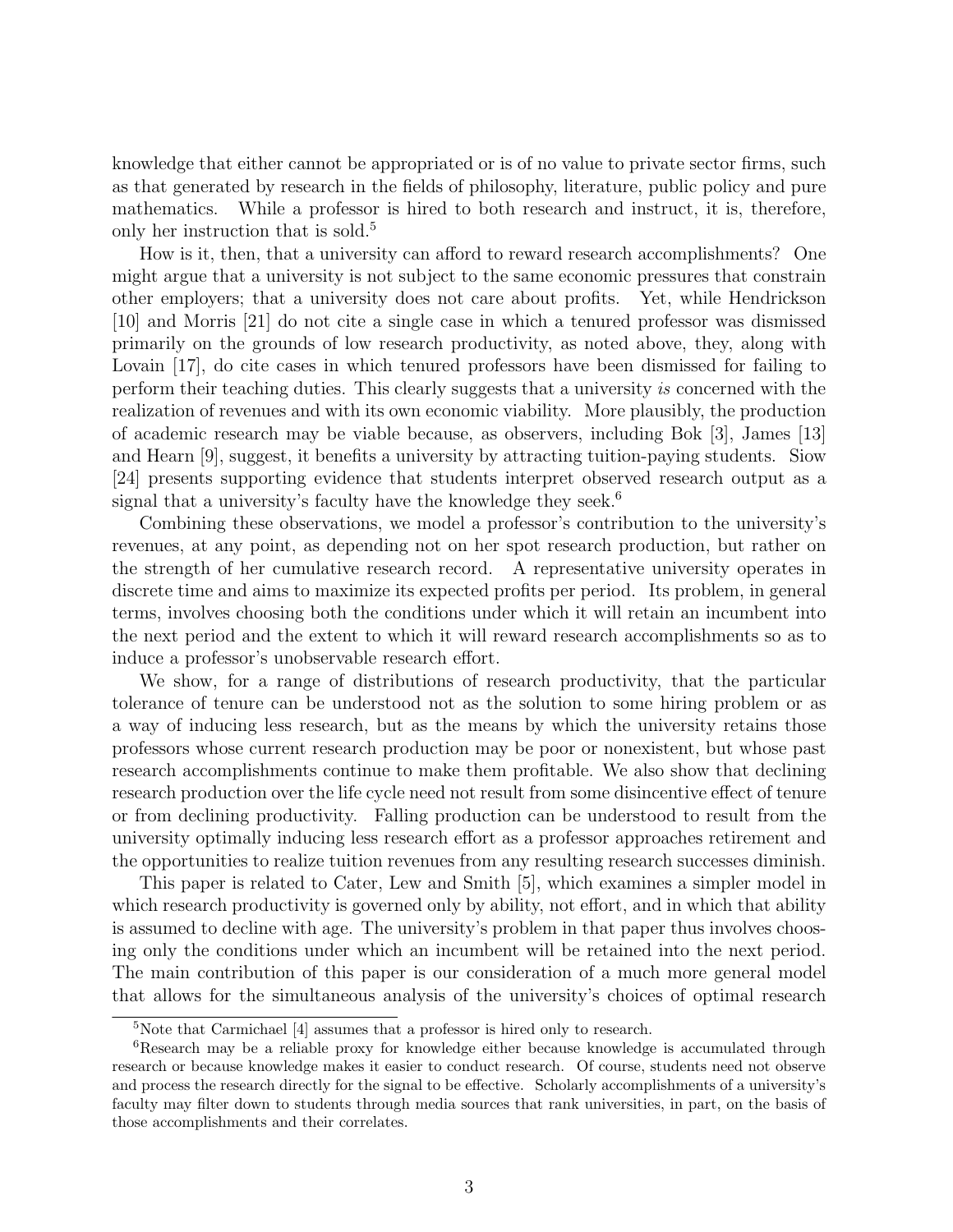standards and research effort inducement. The analysis presented here enables us to fully resolve the contractual puzzle described above.

### II The model

#### A representative university

We conceive of a government or private donor providing a one-time capital endowment to create a representative university under the terms of a charter that directs it, in perpetuity, to produce and impart academic knowledge. The endowed capital is sufficient to support a fixed number of faculty 'slots'. Without loss of generality, we let that number be one.

Once endowed, the university is expected to be financially independent. It is risk neutral and has a zero rate of discount. Operating in discrete time, it expects to live for infinitely many periods, remaining viable by maximizing its expected profits per period.<sup>7</sup>

The university's only revenues are 'tuitions', defined here to include any revenues tied to student enrollment.<sup>8</sup> The university's only costs are the wages of its faculty.

Hiring and retention decisions can be made only at the beginning of a period. The university can condition a professor's wages on her observable research output. Its employment contracts are enforceable before the courts.

### A representative professor

Professors are drawn from overlapping generations, each with a working lifetime of three periods. Those in their first, second and third periods will be referred to, respectively, as being 'junior', 'middle-aged' and 'senior'. All professors are identical ex ante.

In each period of her working life, a representative professor will occupy either a nonacademic or an academic job. The option of nonacademic employment always exists; as in Carmichael [4], its per period maximized utility is a constant  $C<sub>o</sub>$ . If a professor chooses the nonacademic option at the beginning of any period, we, like Carmichael [4], assume that her academic abilities decay so that, in any subsequent period, nonacademic employment will be her only option.<sup>9</sup>

At the beginning of her first working period, our representative professor receives one offer of academic employment. If she accepts that offer, then, at the beginning of the second period, the university that employed her as a 'junior' may wish to retain her. Outside universities may also attempt to hire her, and a bidding war for her services may

<sup>7</sup>Rothschild and White [23] and Siow [25] also assume that a university seeks to maximize profits.

<sup>8</sup>Our model thus applies both to privately-endowed schools where tuitions are typically paid entirely by the students and to publicly-endowed universities where tuitions may be subsidized, in part or in full, by a government.

Note also that while research production may lead to subsequent grant income, we will abstract from this possibility to focus on the question of why tenure is granted both by universities that frequently realize such income and by universities that rarely, if ever, do.

<sup>9</sup>This is a simplifying assumption that rules out the possibilities of delayed or discontinuous academic employment.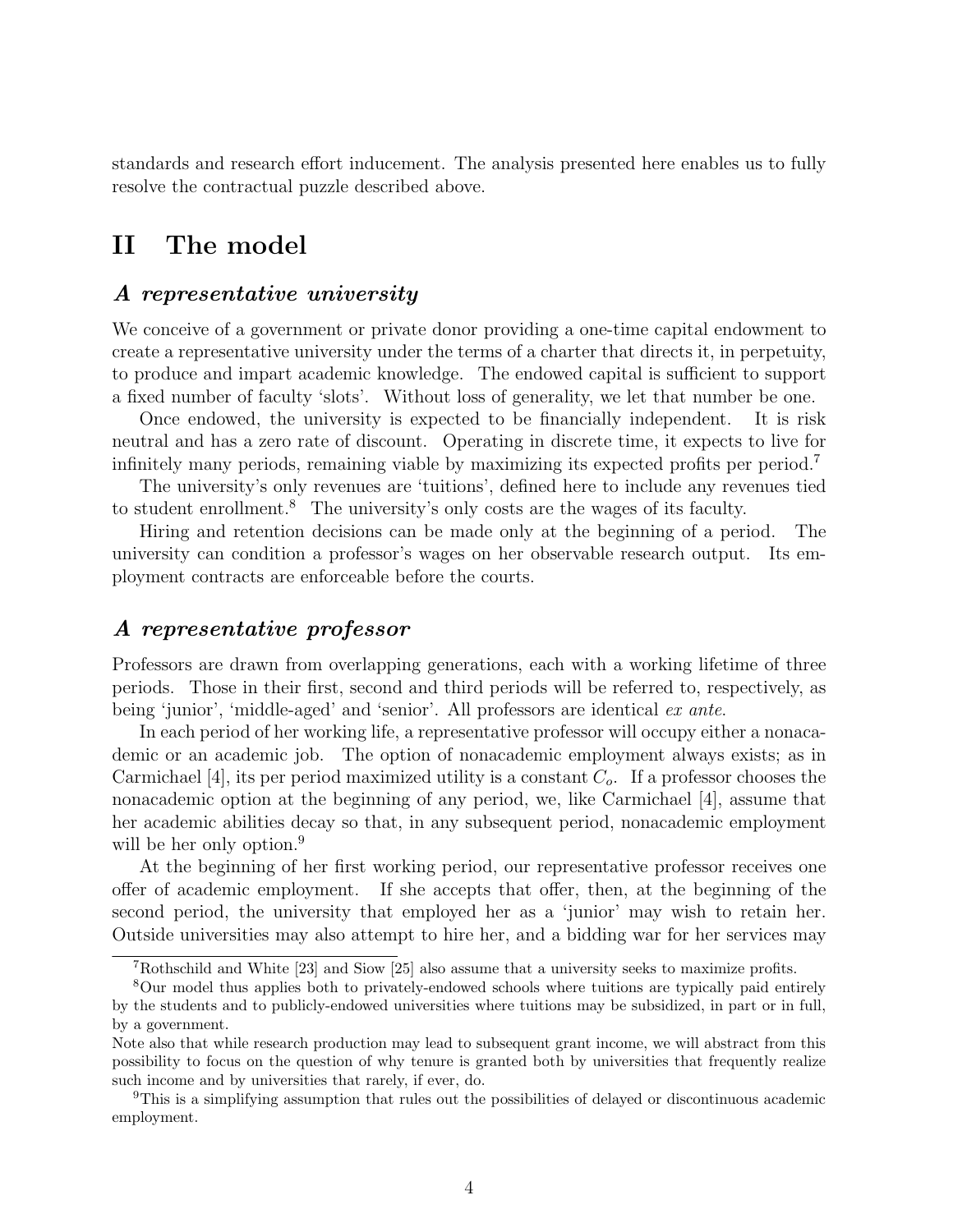occur. A similar process then occurs at the beginning of the third period if she remains in academic employment through her second working period.<sup>10</sup>

If employed by a university during the  $t^{th}$  period of her working life  $(t = 1, 2, 3)$ , our representative professor will, at the beginning of that period, choose an unobservable level of research effort,  $e_t$  ( $\geq 0$ ), the quadratic utility cost of which is  $e_t^2$ . At the end of the period she will then realize research output described by a single index that, as in Carmichael [4], measures quantity and quality with the correct weights. The value of that index,  $r_t$ , is drawn randomly from the probability distribution  $\rho_{e_t}$  on  $[0, \infty)$  that is assumed to come from either the uniform, exponential or power-law family of distributions.<sup>11</sup> As in Carmichael [4], any knowledge accumulated through, or otherwise associated with, academic research is of no value in nonacademic employment. During any period of academic employment, our representative professor will also provide instruction, the disutility of which is a constant D. We normalize the professor's utility scale so that  $C_o + D = 0$ .

Our most critical assumption is that a professor's period t research output serves as a signal of knowledge that increases her contribution to the tuition revenues of *any* university that employs her in any subsequent period. Because all 'junior' professors in our model begin with no research record, they all contribute the same revenues during the first period of their working lives. We normalize those revenues to 0. The translation of observed research output into subsequent revenues is assumed to be linear: a 'middle-aged' and a 'senior' professor contribute  $kr_1$  and  $k(r_1 + r_2)$ , respectively (where  $k > 0$ ).<sup>12</sup>

Our representative professor is risk neutral and has a zero rate of discount. Her constant marginal utility of money is normalized to 1. In choosing between alternative employment offers, she will, therefore, attempt to maximize her expected lifetime income, less any research effort disutility.

At the beginning of the first period of her working life, our representative professor is assumed to accept the academic offer, provided that it matches or betters the expected lifetime utility of 0 she would obtain from a lifetime of nonacademic employment. Because of infinitesimally small but positive job change costs, an academic job which offers an expected future utility of 0 is similarly sufficient to deter a 'middle-aged' or 'senior' professor from quitting to pursue nonacademic employment. Those job change costs also mean that, for one university to successfully raid another university for a 'middle-aged' or 'senior' professor, the recruiting university must slightly better the (expected) wage she would receive by remaining with her current employer.

 $10$ Note that, in our model, because a professor's research record is publicly observable, there is no meaningful distinction between an outside university raiding for a professor and a professor seeking employment with an outside university. It is, therefore, sufficient to consider only the implications of raiding.

 $11$ These three probability distributions, each intuitively plausible and analytically tractable, are chosen to demonstrate that our results are robust across a range of models of intellectual creativity.

 $12$ There may be rare cases where a university continues to realize revenues from its association with a particularly accomplished professor even after her retirement. We abstract from this possibility, however, on the grounds that the use of tenure-track contracts seems to transcend such cases.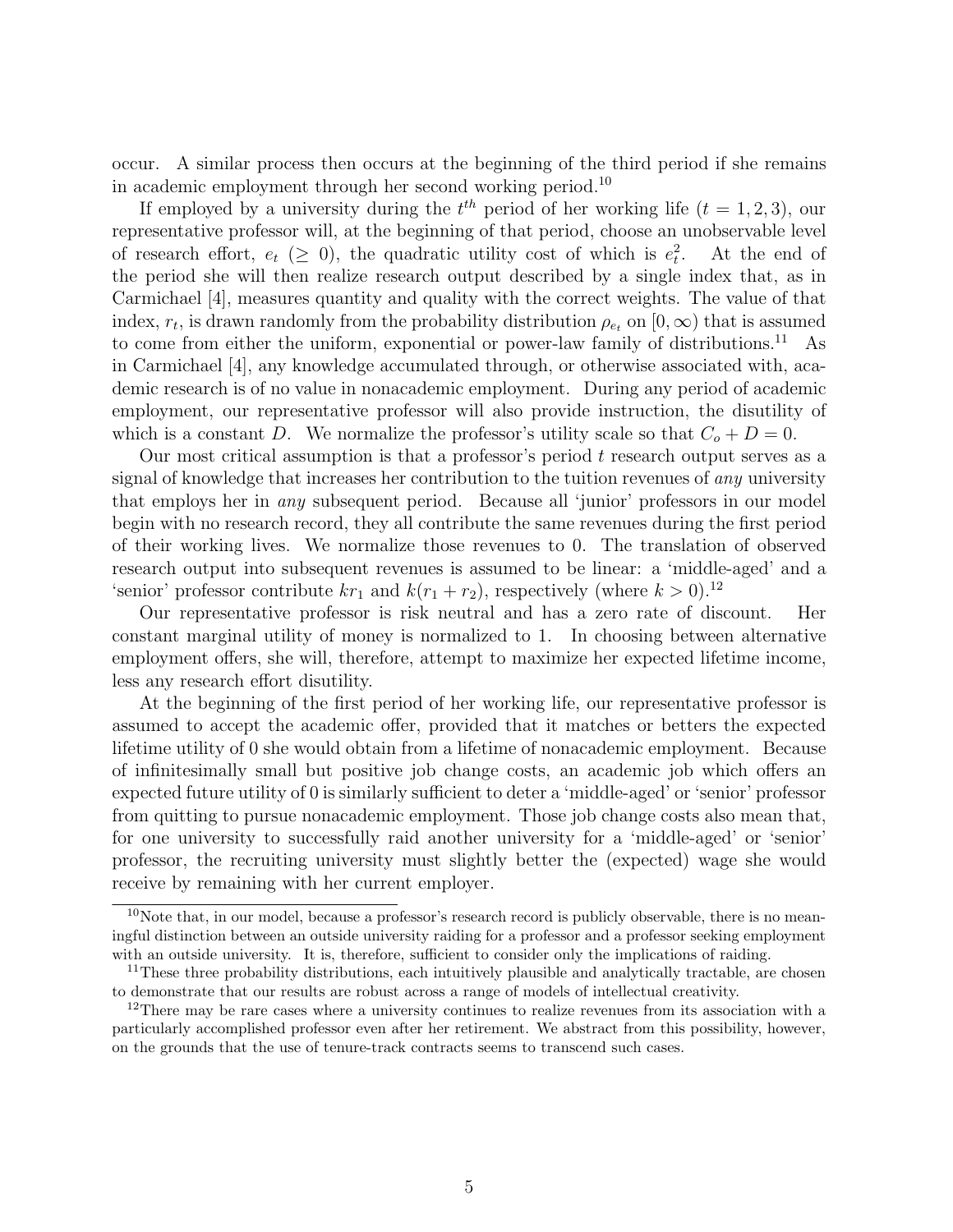### III Analysis

#### Academic contracts

Any equilibrium in our model necessarily involves at least some universities hiring 'junior' professors at least some of the time. The terms of employment offered to a 'junior' will not only determine whether she accepts the initial academic offer, but will also play a role in determining the relative value of her nonacademic and potential academic options in subsequent periods. It is, therefore, necessary for us to first describe the terms of employment that a 'junior' professor will be offered.

When attempting to hire a 'junior', a university must choose two inter-related features of its employment contract: (1) the conditions, if any, under which it wishes to retain the professor into subsequent periods of her working life and (2) the wage structure necessary to recruit her initially, to induce her 'optimal' effort, and to ensure that she chooses to remain with the university when her retention is sought.

We make a number of assumptions about the contractual form. The university sets minimum research standards that a professor's most recent research realization must equal or exceed for her to be given the option of remaining. This structure admits the tenure-track sequence of 'spot' standards as a possible (partial) solution to the university's problem, but in no way restricts the values of those standards. The university also adopts a simple variant of the linear incentive model of Holmstrom and Milgron [12], whereby it pays a base wage as well as a bonus that is linear in research output.<sup>13</sup> Our general payment structure places no restrictions on the timing of research bonuses, allowing them to be paid, if at all, immediately upon the research realization and/or in any subsequent period of retention.

The *academic contract* offered to a 'junior' professor is thus a structure,  $C := (w_1, w_2,$  $w_3; b_1, b_2; b_{21}, b_{31}, b_{32}; s_1, s_2$ , comprised of base wages  $(w_1, w_2, w_3)$ , bonus multipliers  $(b_1,$  $b_2$ ;  $b_{21}$ ,  $b_{31}$ ,  $b_{32}$ ), and retention standards  $(s_1, s_2)$ .

A professor who accepts C will receive a salary of

$$
S_1(r_1) \quad := \quad w_1 + b_1 r_1 \tag{1}
$$

at the end of her first period of employment. In the event that her first research draw  $r_1$  $\geq s_1$ , she then has the option of remaining with the university through her second period. If she chooses to remain, she receives a salary of

$$
S_2(r_1, r_2) \quad := \quad w_2 + b_2 r_2 + b_{21} r_1 \tag{2}
$$

at the end of that period. Similarly, if her  $r_2 \geq s_2$ , she is given the option of remaining with the university through the third and final period of her working life. If she takes that

<sup>&</sup>lt;sup>13</sup>In Macleod and Malcomson [18], Pearce and Stacchetti [22], and Hogan [11], a similar base-plus-bonus payment scheme is considered. In those models, only the base wage is part of the explicit contract; the bonus for unobservable effort and is promised only 'implicitly', but, in repeated interaction, it is in the best interest of the firm to honor even the implicit component. Here, where the bonus is tied to observable research output, both the base wage and bonus components are explicit.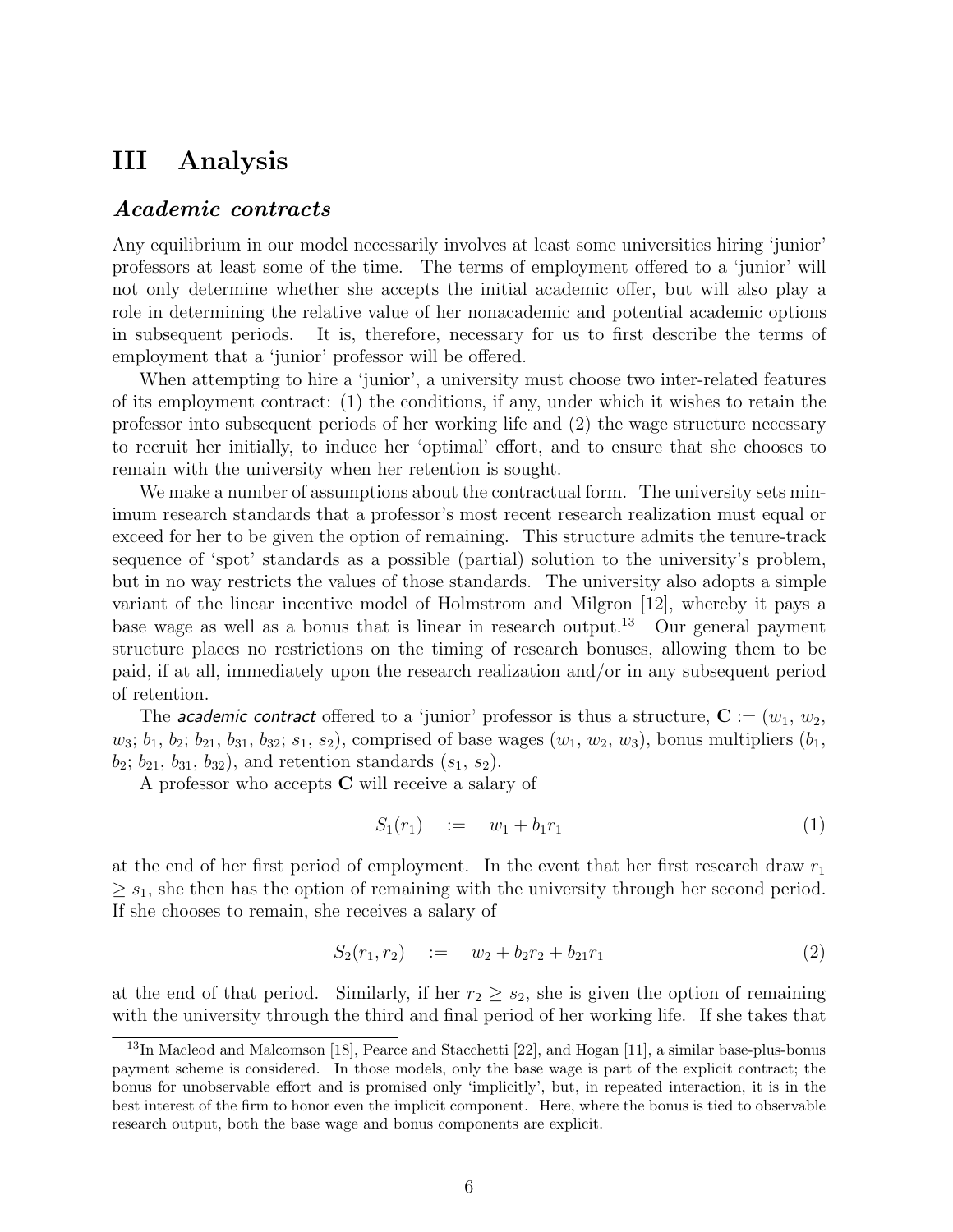option, she receives a salary of

$$
S_3(r_1, r_2) \quad := \quad w_3 + b_{31}r_1 + b_{32}r_2. \tag{3}
$$

at that period's end. Note that the contract contains no bonus for  $r_3$ . Because the professor's working life ends immediately after any  $r_3$  draw, that draw results in no additional revenues for the university, making it obvious that payment of a bonus for that draw will never be profitable. Note also that our contract's general payment structure places no restrictions on the timing of research bonuses, allowing them to be paid, if at all, immediately upon the research realization and/or in any subsequent period of retention.

A number of definitions are useful. For any level of research effort,  $e \ (\geq 0)$ , let  $\overline{r}(e) :=$  $\int_0^\infty r \, d\rho_e[r]$  be the expected value of r. For any  $s \ge 0$ , let

$$
P(e,s) := \int_s^{\infty} d\rho_e[r] \quad \text{and} \quad \overline{R}(e,s) := \frac{1}{P(e,s)} \int_s^{\infty} r \, d\rho_e[r] \tag{4}
$$

be, respectively, the probability that  $r \geq s$ , and the expected value of r, given that  $r \geq s$ .

We define the *net benefit* for the professor during period  $t$  to be the net benefit of remaining employed by *this* university under contract  $C$ , rather than quitting to nonacademic employment. (We will deal with the possibility of quitting to another university later.) The expected net benefit she extracts from C depends upon the effort she exerts.

#### A professor's incentives

To maximize her lifetime expected net benefit under C, the professor must choose optimal effort levels for each period; to do this, she must solve a dynamic programming problem, starting with period 3 and working backward.

*Period 3.* – Suppose the professor has been retained **C** through the first two periods of her career, and that her  $r_2 \geq s_2$ . If she were to remain with the university, then, in the absence of any bonus for third period research production, her optimal  $e_3$  would be 0, so the net benefit of remaining with this university for the third period of her career would be

$$
NB_3(r_1, r_2) = \frac{1}{(3)} \quad w_3 + b_{31}r_1 + b_{32}r_2. \tag{5}
$$

To ensure that the professor would not instead choose to pursue nonacademic employment, we require:

$$
NB_3(r_1, r_2) \geq 0, \quad \forall \ r_1, r_2 \geq 0. \tag{6}
$$

*Period 2.* – Now suppose that a professor has completed the first period of  $C$ , that her  $r_1 \geq s_1$ , and that (6) is satisfied. The expected net benefit of choosing to remain with the university for (at least) the second period of her working life would be

$$
NB_{2,3}(r_1, e_2) = NB_2(r_1, e_2) + P(e_2, s_2) NB_3(r_1, e_2).
$$
\n(7)

Here,

$$
NB_2(r_1, e_2) := w_2 + b_2 \overline{r}(e_2) + b_{21}r_1 - e_2^2
$$
\n(8)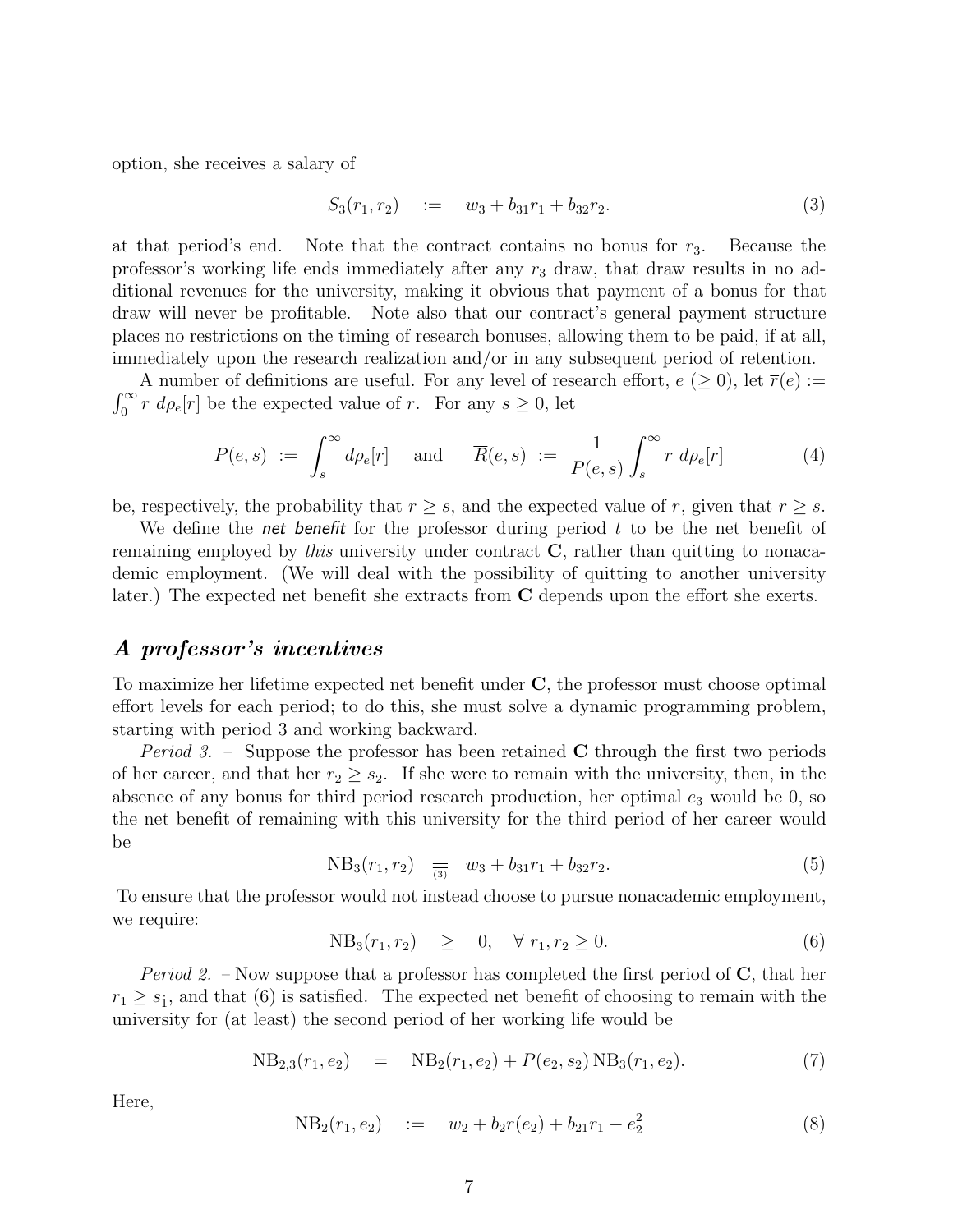is the net benefit of period 2 employment alone, while

$$
NB_3(r_1, e_2) \quad := \quad w_3 + b_{31}r_1 + b_{32}R(e_2, s_2).
$$

is the expected value of  $(5)$ , given period-2 effort  $e_2$ . If the professor were to choose to remain with the university, she would then choose her optimal level of period-2 research effort,  $e_2^*$ , so as to maximize (7). For the university to ensure that a professor will not pursue her nonacademic option at this stage, the contract must satisfy

$$
NB_{2,3}(r_1, e_2^*) \geq 0, \quad \forall \ r_1 \geq 0. \tag{9}
$$

*Period 1.* – Suppose (6) and (9) are satisfied. For a 'junior' professor, aware that her period-2 research effort will be  $e_2^*$ , the expected net benefit of the academic contract, given period-1 effort  $e_1$ , is

$$
NB_{1,2,3}(e_1, e_2^*) = NB_1(e_1) + P(e_1, s_1) NB_{2,3}(e_1, e_2^*).
$$
\n(10)

Here,

$$
NB_1(e_1) := w_1 + b_1 \overline{r}(e_1) - e_1^2 \tag{11}
$$

is the net benefit of period 1 alone, while

$$
NB_{2,3}(e_1, e_2^*) := w_2 + b_2 \overline{r}(e_2^*) + b_{21} \overline{R}(e_1, s_1) - (e_2^*)^2 + P(e_2^*, s_2) \left(w_3 + b_{31} \overline{R}(e_1, s_1) + b_{32} \overline{R}(e_2^*, s_2)\right)
$$

is the expected value of  $(7)$ , given period-1 effort  $e_1$  and anticipating optimal period-2 effort  $e_2^*$ . If the 'junior' professor were to accept the academic contract, she would choose her optimal level of period-1 research effort,  $e_1^*$ , so as to maximize (10). It will be rational for the potential 'junior' professor to accept the academic offer if and only if  $NB_{1,2,3}(e_1^*, e_2^*) \geq 0.$ 

To the university,  $w_1$  represents a cost that has no influence on the professor's choice of effort profile,  $(e_1^*, e_2^*)$ . To minimize its costs, the university will set  $w_1 := -b_1 \overline{r}(e_1^*) + (e_1^*)^2 P(e_1^*, s_1) \text{ NB}_{2,3}(e_1^*, e_2^*)$ , so that the contract satisfies the *minimal recruitment* condition:

$$
NB_{1,2,3}(e_1^*, e_2^*) = 0. \t(12)
$$

We will say that  $C$  is *admissible* if it satisfies  $(6)$ ,  $(9)$  and  $(12)$ . Period-specific expected profits, as of the beginning of each of the contract's three periods, are then given by:

$$
\overline{\Pi}_1 = -w_1 - b_1 \overline{r}(e_1^*), \tag{13}
$$

$$
\overline{\Pi}_2(r_1) = -w_2 - b_2 \overline{r}(e_2^*) + (k - b_{21})r_1 \quad \text{and} \quad (14)
$$

$$
\overline{\Pi}_3(r_1, r_2) = -w_3 + (k - b_{31})r_1 + (k - b_{32})r_2.
$$
\n(15)

#### Academic raiding

In addition to the issue of admissibility, a university that hires a 'junior' professor need also consider the possibility that it could be raided for its 'middle-aged' and/or 'senior' professors by another university.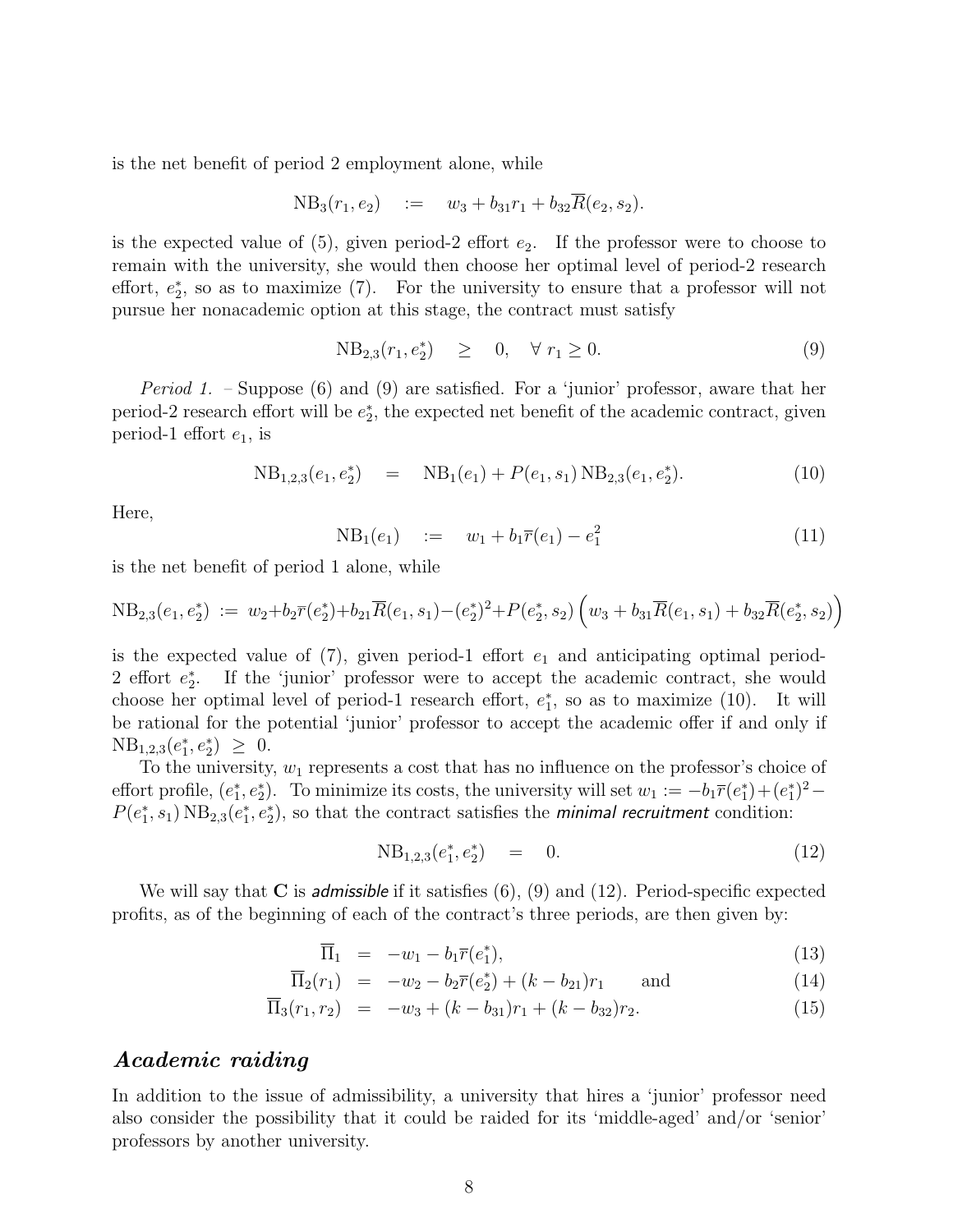Lazear [15], Bernhardt and Scoones [2] and Waldman [26] each describe a situation where one firm initially employs a worker and where that worker may be raided by an outside firm. Each of those papers establish that raiding will occur only if the worker is a better match with the outside firm; where match-quality is equal across the firms, the initial employer creates a contract to pre-empt raiding.

In our model, there is no match-quality heterogeneity. A professor has no preference for one university over another, and, conditional on her research record, she would generate the same revenues for any university that employs her. If an admissible  $C$  were then to, say, induce research effort by rewarding research output immediately and strictly upon the realization of that output, its profits would be 'back-loaded', and a strategy of raiding 'middle-aged' and 'senior' professors by offering slightly higher wages than those set out under C would earn the outside university higher profits per period than the initial employer. Even if the initial employer were to thwart the outside university by matching its offer, the initial employer's profits would be reduced. But if C were instead characterized by 'back-loaded' wages, profits would be 'front-loaded' and a strategy of raiding 'middle-aged' and 'senior' professors by offering slightly higher wages than defined under C would earn the outside university lower profits per period than those earned by the initial employer.

We can thus proceed under the assumption that all universities will operate in a raidproof equilibrium where each adopts a strategy of recruiting 'junior' professors using a back-loaded or 'raid-proof' wage structure that acts to pre-empt raiding.

We say that the contract **C** is **strongly raid-proof** if, for all  $r_1, r_2 \ge 0$ , we have  $\overline{\Pi}_2(r_1) \le \overline{\Pi}_1$ <br> $\overline{\Pi}_3(r_1, r_2) < \overline{\Pi}_1$ , where these quantities are as defined in equations (13-15). (Note and  $\overline{\Pi}_3(r_1, r_2) \leq \overline{\Pi}_1$ , where these quantities are as defined in equations (13-15). that 'strong' raid-proofing is sufficient, but not necessary, to make C raid-proof.)

#### The optimal contract

We say that a contract is **tenure-track** if  $s_1 > 0$  and  $s_2 = 0$  (or, equivalently,  $0 < P(e_1, s_1)$ ) 1 and  $P(e_2, s_2) = 1$  for any  $e_1, e_2 \ge 0$ . We say that the contract induces a **declining effort** profile if  $e_1^* > e_2^*$ .

Our principle result can now be stated as follows.

**Theorem 1** Assume a raid-proof environment. Let  $\{\rho_e\}_{e \in \mathbb{R}_+}$  be a family of probability distributions on  $[0,\infty)$ , and let C be an admissible, raid-proof contract that maximizes expected profits per period.

- (a) For all  $e \geq 0$ , suppose  $\rho_e$  is the uniform probability distribution on [0, e]. (That is,  $d\rho_e(r) = 1/e$  if  $r \in [0, e]$  and  $d\rho_e(r) = 0$  if  $r > e$ .) Then **C** is tenure-track, with a declining effort profile.
- (b) For all  $e \geq 0$ , suppose  $\rho_e$  is the exponential probability distribution  $d\rho_e(r)$  = 1  $\frac{1}{e}$  exp(-r/e). Then **C** is tenure-track, with a declining effort profile.
- (c) For any  $\alpha > 1$  and  $e \geq 0$ , let  $\rho_e^{\alpha}$  be the power law distribution  $d\rho_e^{\alpha}(r) = \frac{e^{\alpha} \alpha}{(e+x)^{\alpha+1}}$ . There exist  $\alpha, \overline{\alpha} \in (1,\infty)$  such that, if  $\alpha \in (1,\alpha)$  or  $\alpha \in (\overline{\alpha},\infty)$ , then **C** is tenuretrack, with a declining effort profile. In particular, this holds if  $\alpha = 2$ .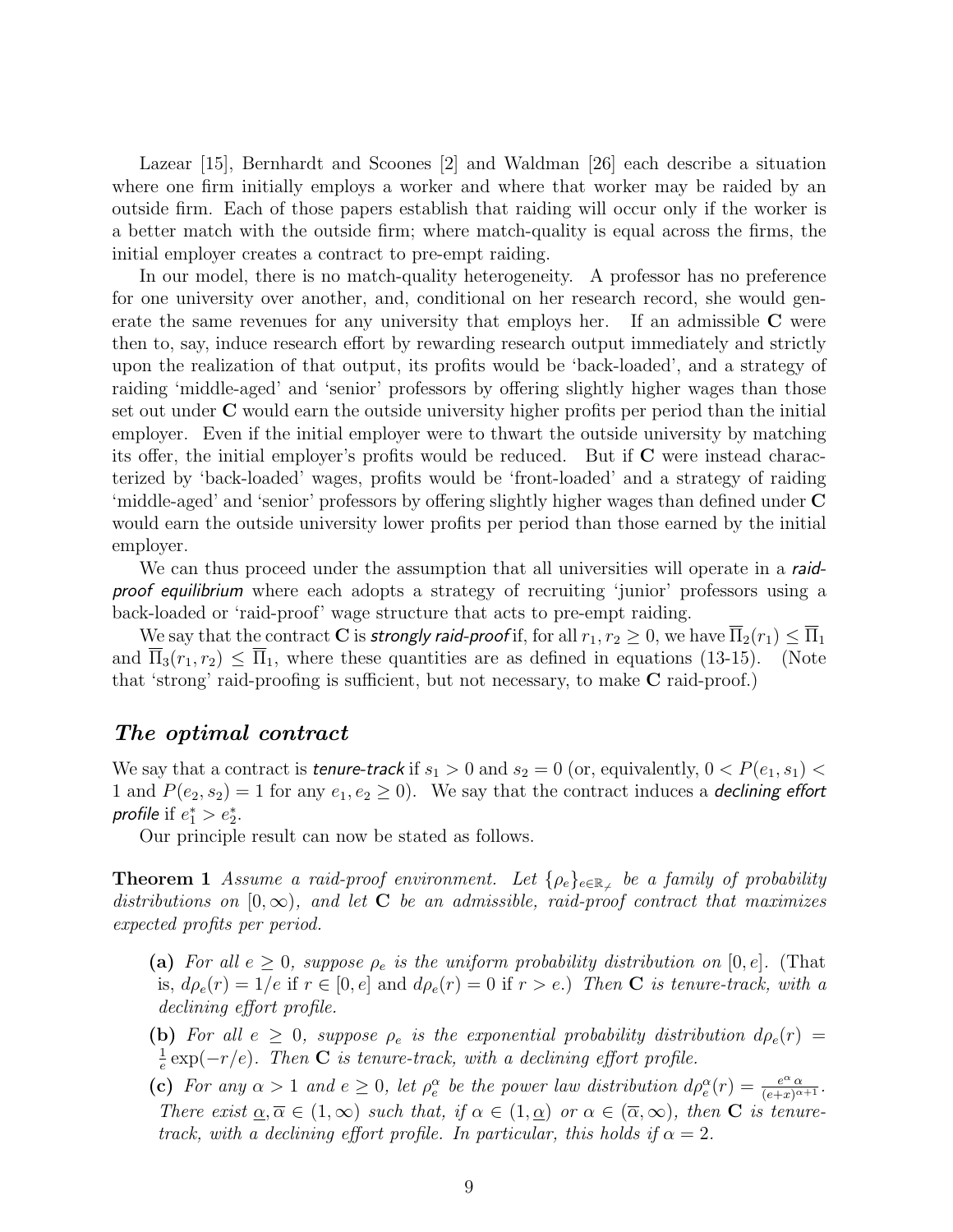In the above, we see that the maximization of profits leads the university both to adopt a tenure-track contract and to induce declining effort that results in research production declining, on average, over the life cycle.

The intuition is straightforward. In each of the first and second periods of the contract, the university will apply the same rule: induce a professor's research effort up to the point where the resulting marginal revenue product (MRP) is equal to the (increasing) marginal cost. But because more revenues can be realized from the first research draw than from the second, the optimal level of induced research effort declines from the first to the second period. Accordingly, research output will, on average, decline with age.

In choosing the retention standard to apply at the beginning of each of the second and third periods, the university faces a trade-off: increasing the minimum standard applied to the most recent research draw raises the conditional mean payoff associated with the remaining periods of the contract, but it involves foregoing any benefit from the past research accomplishments of those who fail to meet the current standard. For a professor entering the second period of her working life, whose first research draw will influence both second and third period profitability and who has no record of past accomplishments, a relatively high minimum standard is optimal. But for a professor entering her third period, whose second research draw will influence only third period profitability and whose background includes the accomplishments necessary to have cleared the high first standard, the university optimally tolerates little or even no research output on the professor's part.<sup>14</sup>

### IV Outline of Theorem 1 proof

The proof of Theorem 1 is long and appears in the appendix. This section, however, describes the basis for that proof and outlines the major steps involved. (Detailed proofs of all statements appear in the Appendix.)

Recall that our representative university operates in a raid-proof equilibrium. In any period, the university will find itself in one of three 'states': its single faculty 'slot' will be occupied by a 'junior' professor (state 1), a 'middle-aged' professor (state 2), or a 'senior' professor (state 3). Whenever a 'junior' ('middle-aged') incumbent is retained into the following period, the university will transition from state  $1\ (2)$  to state  $2\ (3)$ . If the university cannot 'raid' from other universities, then it can only hire junior professors; thus, whenever any incumbent is not retained into the following period, the university returns to state 1. If other universities will not 'raid' from our representative university, then the probability of retaining a professor is exactly the probability that her research exceeds the minimum standards  $s_1$  and  $s_2$  specified by the contract. Thus, the retention probabilities are  $p_1 := P(e_1^*, s_1)$  and  $p_2 := P(e_2^*, s_2)$ . This data defines a 3-state Markov

<sup>&</sup>lt;sup>14</sup>Because, in our model, inducing research contributes to revenues only  $\exp(s\theta t)$ , and only on the condition that the worker is retained, it can be thought of as being analogous to a nonacademic employer's investment in training a worker. Indeed, our story can be thought of as being akin to one where the optimal rate of the training investment diminishes as the worker approaches retirement, and where the employer will not tolerate a worker who fails in his initial training, but will tolerate a worker who initially reaches an acceptable level of productivity, even if his productivity then ceases to increase any further.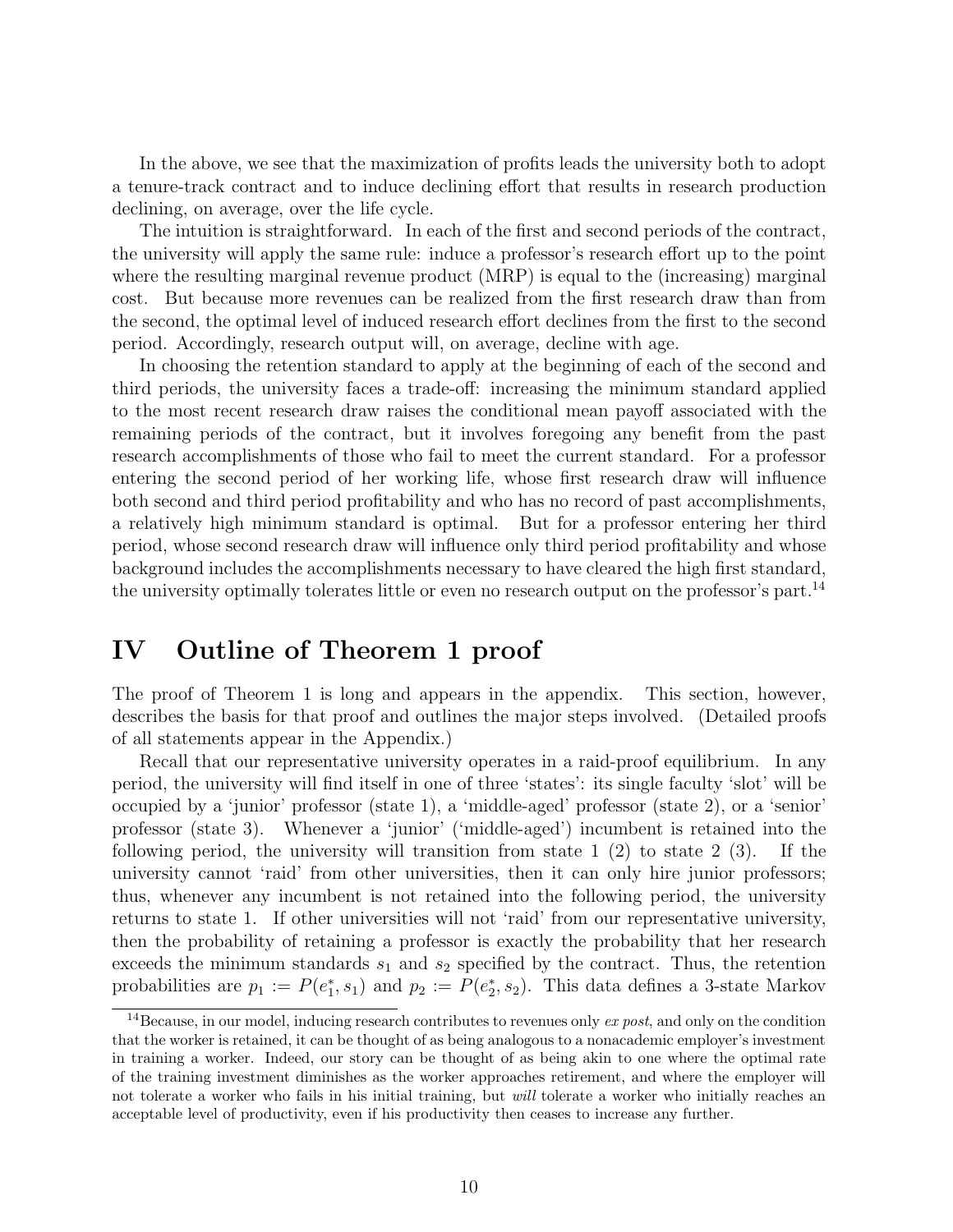process with transition probability matrix

$$
\left[\begin{array}{ccc}\n1-p_1 & p_1 & 0 \\
1-p_2 & 0 & p_2 \\
1 & 0 & 0\n\end{array}\right].
$$
\n(16)

This process has stationary probability distribution  $(\pi_1, \pi_2, \pi_3)$  given by

$$
\pi_1 = \frac{1}{1 + p_1 + p_1 p_2}, \quad \pi_2 = \frac{p_1}{1 + p_1 + p_1 p_2}, \quad \text{and} \quad \pi_3 = \frac{p_1 p_2}{1 + p_1 + p_1 p_2}.
$$
 (17)

Recall that equation (14) gave the expected value of  $\overline{\Pi}_2$  at the start of period 2 —i.e. once the realization of  $r_1$  is already known. Likewise, (15) gave the expected value of  $\overline{\Pi}_3$  at the start of period 3, when the realizations of  $r_1$  and  $r_2$  are both known. However, at the start of period 1, the future values of  $r_1$  and  $r_2$  are both unknown; at this moment, the expected profits which C will generate in each of three periods of a professor's career are

$$
\overline{\Pi}_{1} \quad \overline{\overline{\Pi}_{2}} \quad -w_{1} - b_{1} \overline{r}(e_{1}^{*}); \n\overline{\Pi}_{2} \quad \overline{\overline{\Pi}_{3}} \quad -w_{2} - b_{2} \overline{r}(e_{2}^{*}) + (k - b_{21}) \overline{R}(e_{1}^{*}, s_{1}); \n\text{and } \overline{\Pi}_{3} \quad \overline{\overline{\Pi}_{2}} \quad -w_{3} + (k - b_{31}) \overline{R}(e_{1}^{*}, s_{1}) + (k - b_{32}) \overline{R}(e_{2}^{*}, s_{2}).
$$
\n(18)

Combining (18) and (17), the expected profit per period of the university is given by

$$
\overline{\Pi}(\mathbf{C}) := \pi_1 \overline{\Pi}_1 + \pi_2 \overline{\Pi}_2 + \pi_3 \overline{\Pi}_3. \tag{19}
$$

The university must find the (raid-proof) contract which maximizes the value of Π. The proof of Theorem 1 now proceeds in three steps:

- 1. We relax the need to optimize over raid-proof contracts, by showing that a nonraidproof contract can be 'retroactively raidproofed' without affecting its optimality.
- 2. We show that it suffices to solve the optimization problem over a particularly nice class of contracts we call MNQ ('marginal no-quitting').
- 3. We establish Theorem 1 for the class of MNQ contracts.

Steps 1 and 2 both use the concept of *contract equivalence*. Let C and  $\tilde{C}$  be two academic contracts. We say that  $C$  and  $C$  are *equivalent* if:

(Eq1) In both contracts, the professor's optimal effort profile  $(e_1^*, e_2^*)$  is the same.

(Eq2) Both contracts have the same research standards  $(s_1, s_2)$ .

(Eq3) Both contracts yield the same expected lifetime net benefit  $NB<sub>1,2,3</sub>$  for the professor.

In particular, (Eq2) implies that C is tenure-track if and only if  $\tilde{C}$  is also tenure-track. (Eq3) implies that  $C$  satisfies minimal recruitment condition (12) if and only if  $C$  does.

**Lemma 2** If contracts **C** and  $\tilde{C}$  are equivalent, then both contracts yield the same value of  $\overline{\Pi}$  in equation (19). (Thus, **C** is  $\overline{\Pi}$ -maximizing if and only if  $\tilde{C}$  is.) of  $\overline{\Pi}$  in equation (19). (Thus, **C** is  $\overline{\Pi}$ -maximizing if and only if  $\widetilde{\mathbf{C}}$  is.)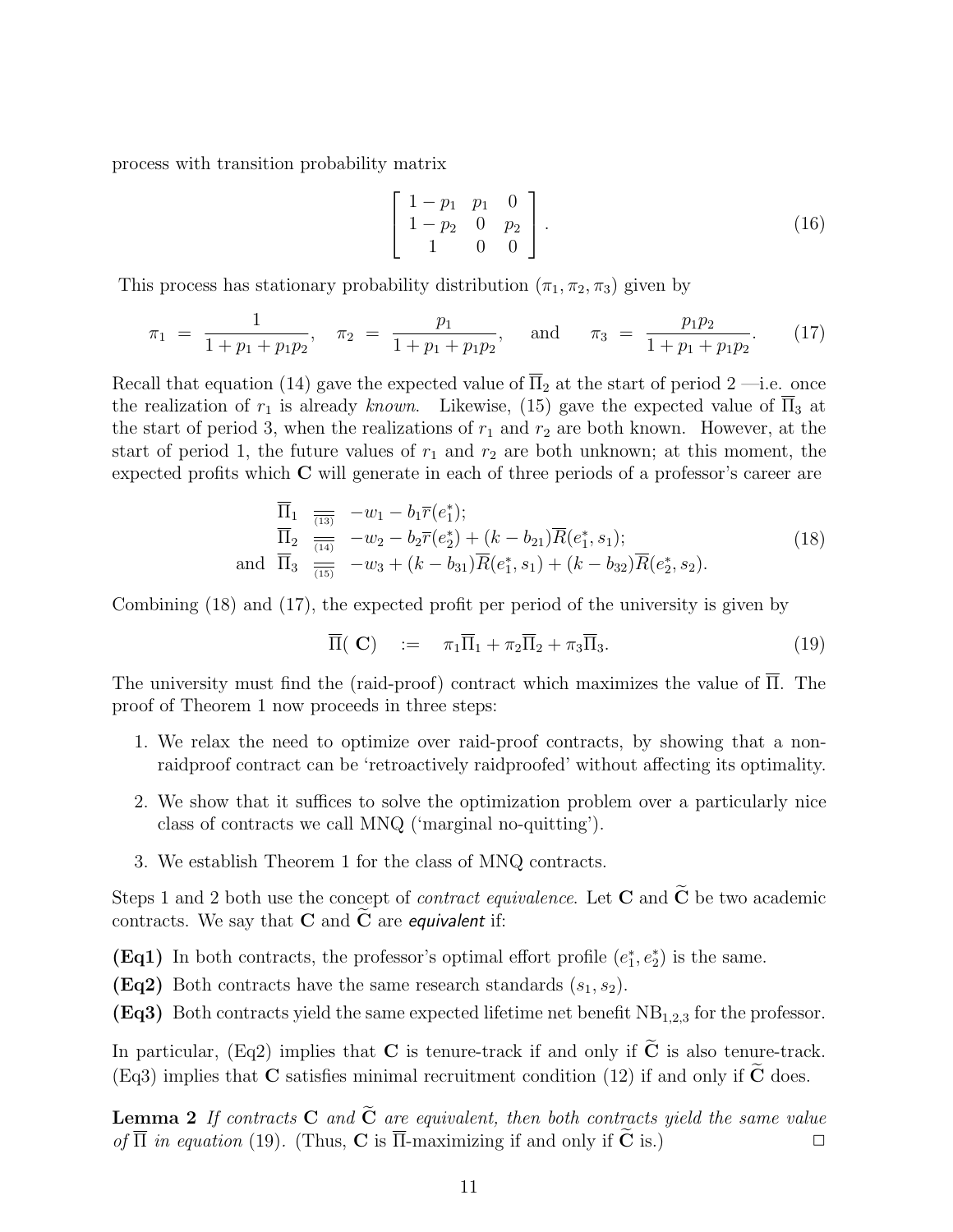The next proposition accomplishes Step 1 in our proof strategy. Recall that  $\bar{r}(e) :=$  $\int_0^\infty r \ d\rho_e[r]$ .

**Proposition 3** Assume  $\overline{r}'(e) \neq 0$  for all  $e \geq 0$ . Let C be any admissible, tenure-track contract which is not raid-proof. There exists an admissible, raid-proof contract  $\tilde{C}$  which is equivalent to  $C$  (and hence, is also tenure-track). is equivalent to  $C$  (and hence, is also tenure-track).

Proposition 3 says that, to demonstrate that the raid-proof  $\overline{\Pi}$ -maximizing contract is tenure-track, it suffices to first find a non-raid-proof contract which maximizes Π by being tenure-track, because we can always 'retroactively raidproof' it later.

We will focus on a class of contracts which are especially easy to optimize. We say that **C** is a *minimal no-quitting* (MNQ) contract if the conditions (6) and (9) are satisfied with equalities —that is,

$$
NB_{2,3}(r_1, e_2^*) = 0
$$
, and  $NB_3(r_1, r_2) = 0$ ,  $\forall r_1, r_2 \ge 0$ . (MNQ)

If C satisfies (MNQ), then  $NB_{2,3} = NB_2$  and  $NB_{1,2,3} = NB_1$ ; this will make it much easier to characterize (and control) the professor's utility-maximizing effort profile  $(e_1^*, e_2^*)$ . Define  $\beta : (0, \infty) \longrightarrow (0, \infty)$  by  $\beta(e) := 2e/\overline{r}'(e)$  for all  $e > 0$ . We will require the family of distributions  $\{\rho_e\}_{e \in \mathbb{R}_{\neq}}$  to satisfy the following assumption:

$$
\beta \text{ is a bijection from } (0, \infty) \text{ to } (0, \infty). \tag{B}
$$

One way to satisfy (B) is for  $\beta$  to be strictly increasing, with  $\lim_{e \searrow 0} \beta(e) = 0$ , and  $\lim_{e \nearrow \infty} \beta(e) = 0$  $\infty$ . This just means that there are *not* strongly increasing returns to effort —a very weak assumption. It is easy to check that all the distribution families in Theorem 1 satisfy (B). The next proposition accomplishes Step 2 in our strategy.

Proposition 4  $Suppose \{\rho_e\}_{e \in \mathbb{R}_+}$  satisfies (B).

- (a) Let  $C$  be any contract satisfying minimal recruitment condition (12). There is a  $MNQ$  contract  $C$  equivalent to  $C$ .
- (b) Let  $C$  be a profit-maximizing contract in the space of all admissible contracts. Let  $\tilde{C}$  be a profit-maximizing contract in the space of all admissible MNQ contracts.<br>Then  $\tilde{C}$  provides the same expected profit per period as  $C$ Then  $C$  provides the same expected profit per period as  $C$ .

If hypothesis (B) holds, then Proposition 4(b) implies that, to find the  $\overline{\Pi}$ -maximizing contract, it suffices to maximize  $\overline{\Pi}$  over the set of admissible MNQ contracts. For any MNQ contract, it can be shown that  $b_{12} = b_{13} = b_{23} = w_3 = 0$ , while the values of  $w_1$  and  $w_2$  are entirely determined by  $b_1$  and  $b_2$  (see Lemma A in the Appendix). Thus, an MNQ contract has only four free parameters:  $b_1$ ,  $b_2$ ,  $s_1$ , and  $s_2$ . Furthermore, we can achieve any desired effort profile  $(e_1, e_2)$  and retention probabilities  $(p_1, p_2)$  with a suitable choice of parameters  $(b_1, b_2; s_1, s_2)$  (see Lemma B in the Appendix). Thus, the space of MNQ contracts can be parameterized by the set of all 4-tuples  $(e_1, e_2; p_1, p_2)$ . When an MNQ contract is expressed in this form,  $\overline{\Pi}$  can be expressed as a function  $\overline{\Pi}(e_1, e_2; p_1, p_2)$ . With a mild technical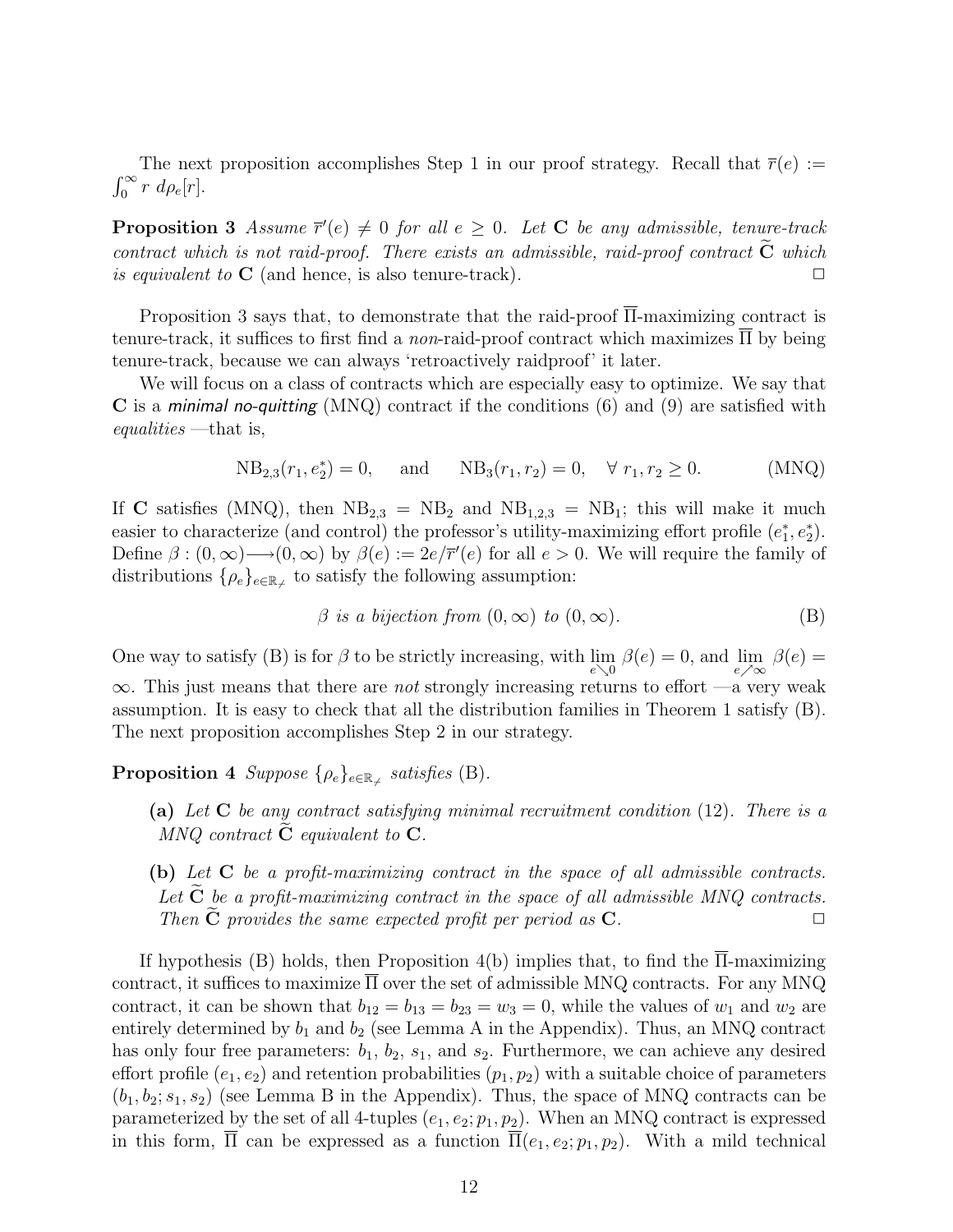assumption, we can then define functions  $e_1^*: [0,1]^2 \longrightarrow \mathbb{R}_{\neq}$  and  $e_2^*: [0,1]^2 \longrightarrow \mathbb{R}_{\neq}$  such that, for any fixed  $(p_1, p_2)$ , the values of the parameters  $(e_1, e_2)$  which maximize  $\overline{\Pi}(e_1, e_2; p_1, p_2)$ are  $e_1^*(p_1, p_2)$  and  $e_2^*(p_2)$  (see Lemma C). At this point, the  $\overline{\Pi}$ -maximization problem is  $\text{reduced to finding the values of } p_1^* \text{ and } p_2^* \text{ in } [0,1] \text{ which maximize the function } \hat{\Pi}(p_1, p_2) \; := \;$  $\overline{\Pi}[e_1^*(p_1,p_2),e_2^*(p_1,p_2);p_1,p_2]$ . If the family of probability distributions  $\{\rho_e\}_{e\in\mathbb{R}_{\neq}}$  and the derivative  $\partial_2 \hat{\Pi}$  satisfy certain technical conditions, then the  $\hat{\Pi}$ -maximizing value of  $p_2$  is  $p_2^* = 1$  —in other words, the  $\overline{\Pi}$ -maximizing MNQ contract is tenure track (see Lemma E(a)). Furthermore, if  $p_1^*$  and  $p_2^*$  then satisfy certain conditions (in particular, if  $p_1^* > 1/2$ ) then the Π-maximizing MNQ contract induces a declining effort profile (see Lemma E(b)).

In particular, the uniform, exponential, and power-law families of distributions all satisfy the technical conditions required by Lemma E; thus, for all three families of distributions, the Π-maximizing element in the space of MNQ contract is tenure-track, and induces a declining profile of effort (see Lemmas F, G, and H). In other words, the conclusions of Theorem 1 hold for the space of MNQ contracts. Then Proposition 4(b) implies that the conclusions of Theorem 1 hold for the space of all contracts. Finally, Proposition 3 implies that the conclusions of Theorem 1 hold for the restricted space of raid-proof contracts; this establishes Theorem 1.

### V Concluding Remarks

This paper provides an explanation of the use of tenure-track contracts in academia that arises out of the unique nature of academic productivity and optimizing behavior on the part of the university. The theory, briefly, is that, because a university's mission involves encouraging its faculty to engage in research that is important but yields no saleable results, a professor's marginal revenue product does not depend simply on her current research production. Rather, because her research accomplishments act as a signal of knowledge that serves to attract tuition-paying students, a professor's contribution to the university's revenues, at any point in her career, will depend on the strength of her cumulative research record. The university then profits by dismissing a professor who fails to establish a strong research record initially, but by retaining a professor who establishes a strong record regardless of her research output thereafter.

The theory further provides an explanation for the observation that academic research production declines, on average, with age. The intuition is simple: because the university's opportunities to realize tuition revenues from a professor's spot research accomplishments diminish as she approaches the end of her career, the optimal level of induced research effort, and therefore the expected level of research output, diminishes with age.

Tenure, of course, does not amount to absolute job security. As noted in the Introduction, while tenured professors are not dismissed for poor research productivity, they will be dismissed for failing to perform their teaching duties. Our theory provides a simple explanation: the past research accomplishments of a tenured professor can be translated into the tuition revenues necessary to make her profitable only if she continues to teach.

The theory serves to correct some common misperceptions. In particular, our analysis shows that research production does not fall with age because tenure undermines incen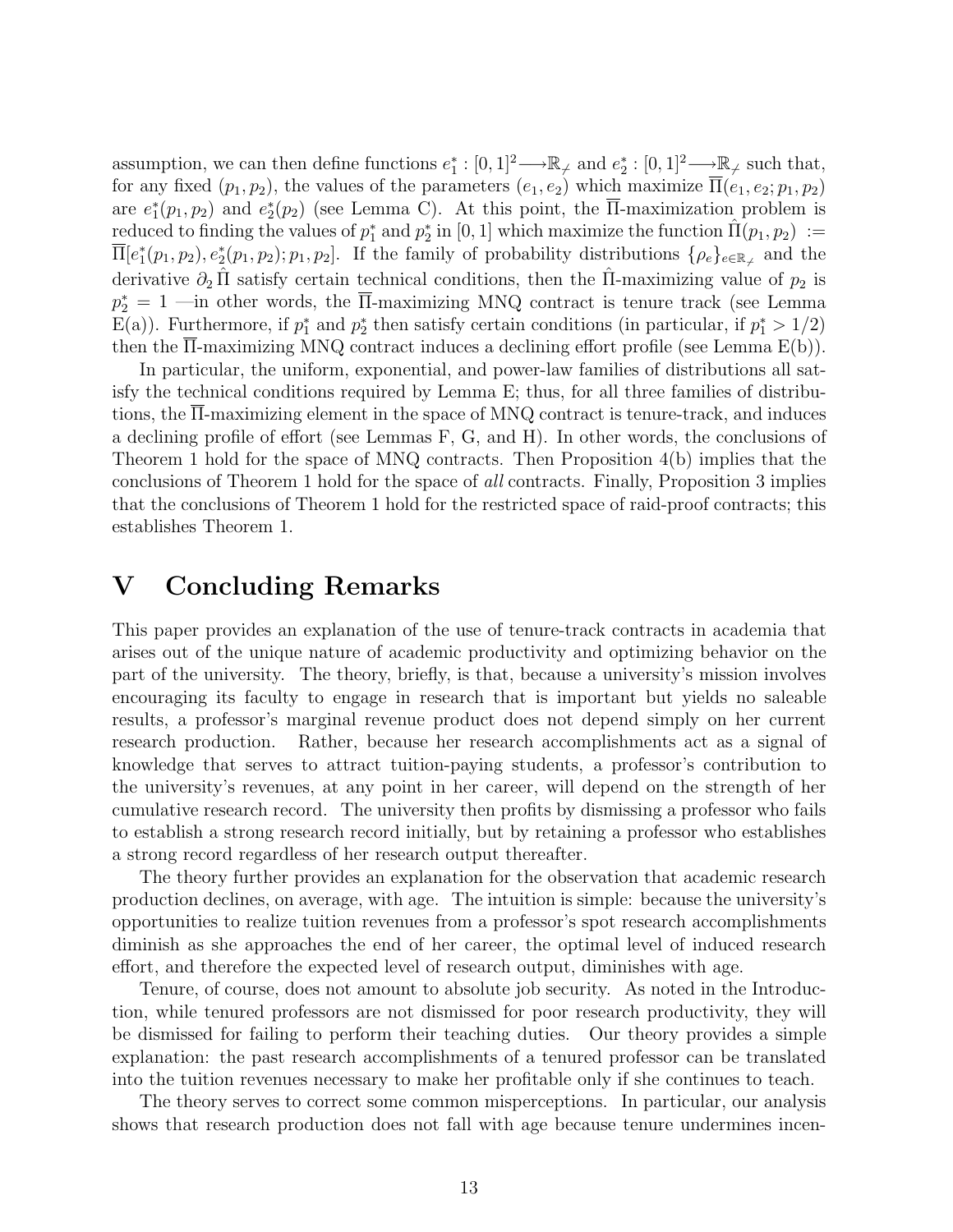tives, and tenure itself is not a measure of security that a university concedes in lieu of compensation or with reluctance to a powerful faculty union.

The most important implication of our theory is that the tolerance for research failure that characterizes tenure is consistent with a university's interest in advancing knowledge through the research production. Although it might seem that a university could produce more research by replacing *any* unproductive scholar, or by providing older professors with greater research incentives, our analysis suggests that the gain in research output would be short-lived. By deviating from its profit-maximizing rule, the university's long-term viability would be undermined.

Similarly, if, under the pressure of system-wide funding constraints, universities as a group were to abolish tenure or adopt post-tenure reviews, our analysis suggests that an efficiency loss would result as the full value of past research accomplishments would go unrealized.

One final comment should be made regarding our model's prediction that a university will adopt tenure-track contracts exclusively. After all, in practice, a university typically hires some faculty on tenure-track while hiring others on a limited-term basis. How can this observed contractual mix be reconciled with our result? Our assumption regarding the translation of a professor's current research output into future tuition revenues is itself based on the implicit assumption that there will exist future demand for the university's instruction. Under these conditions, the tenure-track contract is optimal. But if the university was uncertain as to whether some portion of its current enrollment level would continue into the future, a limited-term hire could be used to meet that portion of current demand without any long-term commitment.

### Appendix: Proofs

*Proof of Lemma 2.* Let  $\Pi$  be the expected profit per period under **C**, as defined in eqn. (19). Let  $\Pi$  be the expected profit per period under **C**. Then clearly

$$
\overline{\Pi} = \overline{R} - \overline{C} \quad \text{and} \quad \widetilde{\Pi} = \widetilde{R} - \widetilde{C}, \tag{2.1}
$$

where  $\overline{R}$  and  $\widetilde{R}$  represent the university's expected *revenue* per period under the two contracts, while  $\overline{C}$  and  $\widetilde{C}$  represent the university's expected costs per period.

(Eq1) implies that the professor will exhibit the same probability distribution of research outputs; in particular she will have the same expected values  $R_1^* := \overline{R}(e_1^*, s_1)$  and  $R_2^* :=$  $\overline{R}(e_2^*, s_2)$ . Then (Eq2) implies she will have the same retention probabilities  $(p_1, p_2)$ in both contracts. Thus equation (17) says both contracts have the same stationary probability distribution  $(\pi_1, \pi_2, \pi_3)$  over the three periods. Thus, both contracts generate the same expected revenue per period, namely

$$
\widetilde{R} = \pi_1 \cdot 0 + \pi_2 \cdot k \, R_1^* + \pi_3 \cdot k \, (R_1^* + R_2^*) = \overline{R}.
$$
 (2.2)

Let  $\overline{S}_1$ ,  $\overline{S}_2$ ,  $\overline{S}_3$  denote the professor's expected salaries in the three periods, under **C**.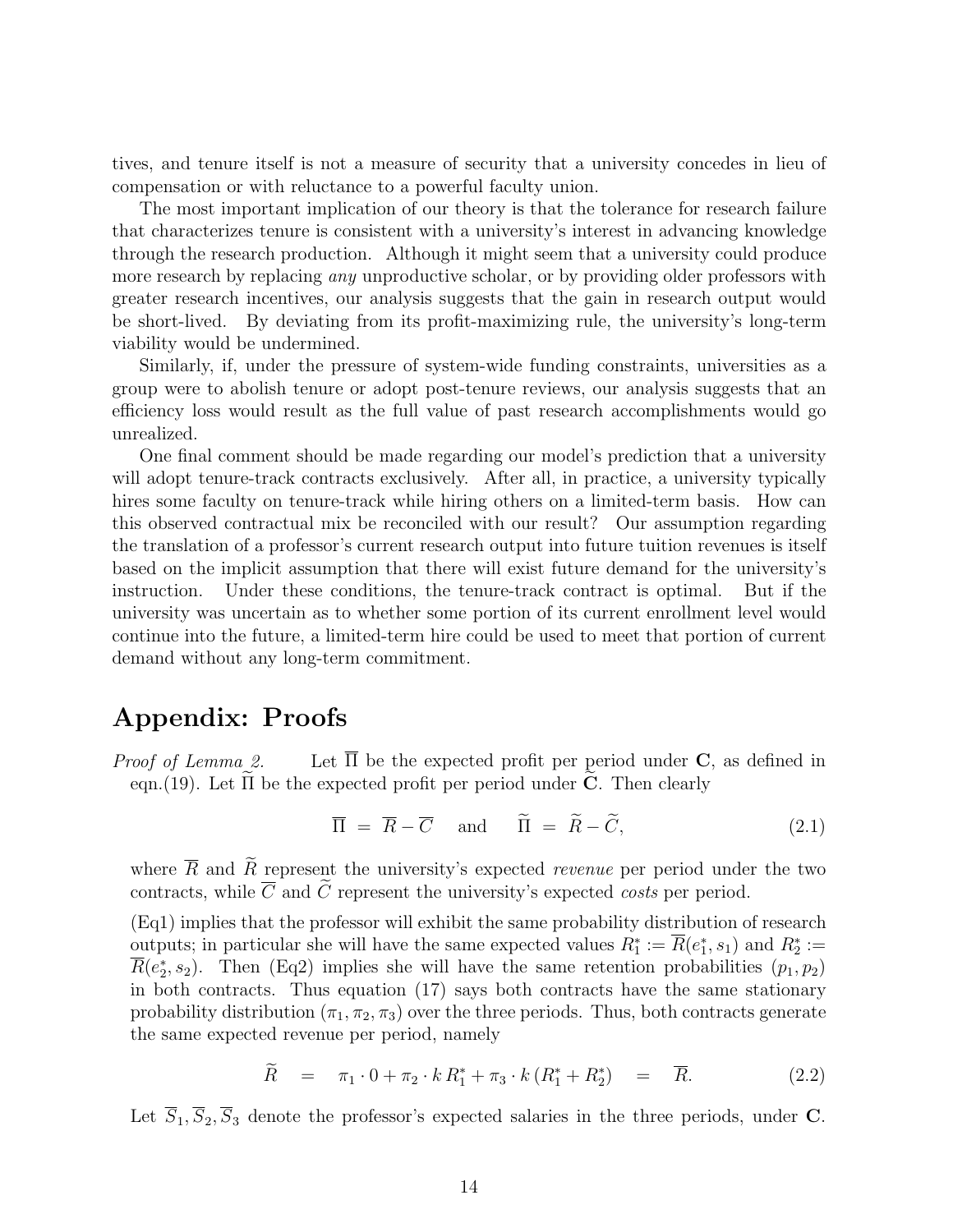Then  $\overline{C}$  is simply the professor's expected salary per period, namely:

$$
\overline{C} = \pi_1 \overline{S}_1 + \pi_2 \overline{S}_2 + \pi_3 \overline{S}_3 \quad \overline{a_1} \quad \overline{\frac{S_1 + p_1(\overline{S}_2 + p_2 \overline{S}_3)}{1 + p_1 + p_1 p_2}} = \overline{\frac{S}{1 + p_1 + p_1 p_2}},
$$

where  $\overline{S} := \overline{S}_1 + p_1(\overline{S}_2 + p_2\overline{S}_3)$  is the professor's expected lifetime salary in C. Likewise,  $\widetilde{C} := \widetilde{S}/(1 + p_1 + p_1p_2)$ , where  $\widetilde{S}$  is the professor's lifetime salary in  $\widetilde{C}$ . The professor's expected lifetime net benefit under the two contracts can be expressed by

 $NB_{1,2,3} = \overline{S} - (e_1^*)^2 - p_1 \cdot (e_2^*)^2$  and  $MB_{1,2,3} = \widetilde{S} - (e_1^*)^2 - p_1 \cdot (e_2^*)^2$ .

But (Eq3) says  $\widetilde{NB}_{1,2,3} = NB_{1,2,3}$ ; hence  $\widetilde{S} = \overline{S}$ ; hence  $\widetilde{C} = \overline{C}$ . Combining this with equations (2.1) and (2.2), we get  $\widetilde{\Pi} = \overline{\Pi}$ . equations (2.1) and (2.2), we get  $\widetilde{\Pi} = \overline{\Pi}$ .

*Proof of Proposition 3.* Let  $(e_1^*, e_2^*)$  be the utility-maximizing effort profile for **C**. Let  $r_1^* := \overline{r}(e_1^*)$  and  $r_2^* := \overline{r}(e_2^*)$ . If  $\overline{C}$  is equivalent to C, then  $(e_1^*, e_2^*)$  will also be the utilitymaximizing effort profile for  $\tilde{C}$  (we will ensure this later). In that case, the expected profit of  $C$  *before* each period will be given by:

$$
\overline{\Pi}_{1} \quad \overline{\overline{11}}_{3} \quad -w_{1} - b_{1}r_{1}^{*};
$$
\n
$$
\overline{\Pi}_{2}(r_{1}) \quad \overline{\overline{11}}_{4} \quad -w_{2} - b_{2}r_{2}^{*} + (k - b_{21})r_{1};
$$
\nand\n
$$
\overline{\Pi}_{3}(r_{1}, r_{2}) \quad \overline{\overline{11}}_{5} \quad -w_{3} + (k - b_{31})r_{1} + (k - b_{32})r_{2}.
$$

To make  $\widetilde{\mathbf{C}}$  raid-proof, it suffices to ensure that  $\overline{\Pi}_3(r_1, r_2) = \overline{\Pi}_2(r_1) = \overline{\Pi}_1$  for all  $r_1, r_2 \geq 0$ . To do this, we must set

$$
b_{21} \ \ := \ b_{31} \ \ := \ \ b_{32} \ \ := \ \ k; \tag{3.1}
$$

$$
w_3 := w_1 + b_1 r_1^*; \qquad \text{and} \tag{3.2}
$$

$$
w_2 := w_1 + b_1 r_1^* - b_2 r_2^*.
$$
\n(3.3)

The net benefit of contract  $\tilde{\mathbf{C}}$  for the professor during period 3 is then

$$
\widetilde{\text{NB}}_3(r_1, r_2) = w_3 + kr_1 + kr_2, \qquad \text{by (5) and (3.1).} \tag{3.4}
$$

At the beginning of period 2, the value of  $r_1$  is known, and the expected future value of  $NB_3$ , as a function of  $e_2$ , is given:

$$
\widetilde{\text{NB}}_3(r_1, e_2) \quad \frac{}{\overline{(3.4)}} \quad w_3 + kr_1 + k\overline{r}(e_2). \tag{3.5}
$$

Let  $\widetilde{N}B_{2,3}$  be the net benefit of  $\widetilde{C}$  at the start of period 2 (including the anticipated future benefit of period 3). By hypothesis, C is tenure-track (i.e.  $p_2 = 1$ ); hence, to be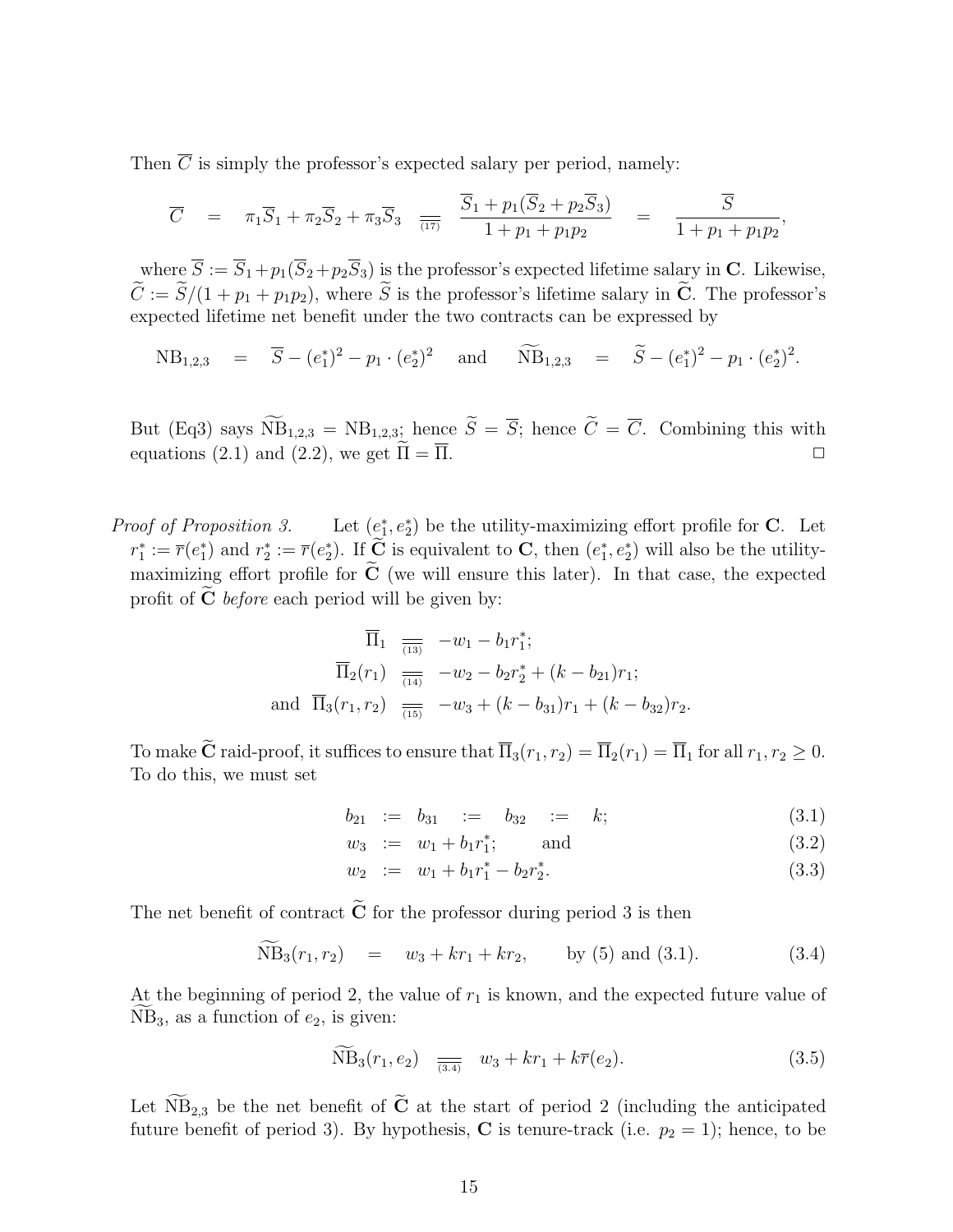equivalent,  $\widetilde{\mathbf{C}}$  must also be tenure-track. In this case, the expected value of  $\widetilde{\text{NB}}_{2,3}$  at the beginning of period 2, as a function of  $e_2$ , is given:

$$
\widetilde{\text{NB}}_{2,3}(r_1, e_2) = \overline{\widetilde{\tau_2}} \widetilde{\text{NB}}_2(r_1, e_2) + \widetilde{\text{NB}}_3(r_1, e_2)
$$
\n
$$
\overline{\overline{\tau_3}} \widetilde{w_2} + b_2 \overline{r}(e_2) + kr_1 + \widetilde{\text{NB}}_3(r_1, e_2) - e_2^2
$$
\n
$$
\overline{\overline{\tau_3}} \widetilde{w_2} + w_3 + 2kr_1 + (k + b_2)\overline{r}(e_2) - e_2^2
$$
\n
$$
\overline{\overline{\tau_3}} \widetilde{w_2} + w_3 + 2kr_1 + (k + b_2)\overline{r}(e_2) - e_2^2.
$$
\n
$$
(3.6)
$$

Let  $s_1$  be the period 1 standard of **C** (and hence, of  $\widetilde{\mathbf{C}}$ ). If the professor exerts effort  $e_1$ during period 1, and is retained during period 2, then the conditionally expected value of  $r_1$ , given this information, is  $\overline{R}(e_1) := \overline{R}(e, s_1)$  [see eqn.(4)]. Thus, the expected future value of  $NB_{2,3}$  at the beginning of period 1, as a function of  $e_1$  and  $e_2$ , is given:

$$
\widetilde{\text{NB}}_{2,3}(e_1, e_2) \quad \overline{\underset{(3.6)}{\implies}} \quad 2w_1 + 2b_1r_1^* - b_2r_2^* + 2k \,\overline{R}(e_1) + (k + b_2)\overline{r}(e_2) - e_2^2. \tag{3.7}
$$

Let  $\widetilde{N}B_{1,2,3}$  be the lifetime net benefit of  $\widetilde{C}$  at the start of period 1 (including the anticipated potential future benefits in periods 2 and 3). For any  $e \ge 0$ , let  $P(e) :=$  $p(e, s_1)$  [see eqn.(4)]. Thus, the expected value of  $NB_{1,2,3}$ , as a function of  $e_1$  and  $e_2$ , is

$$
\widetilde{\text{NB}}_{1,2,3}(e_1, e_2) \quad \overline{\underset{(10,11)}{\overline{\text{min}}}} \quad w_1 + b_1 \overline{r}(e_1) + P(e_1) \cdot \widetilde{\text{NB}}_{2,3}(e_1, e_2) - e_1^2
$$
\n
$$
\overline{\underset{(3.7)}{\overline{\text{max}}}} \quad w_1 + b_1 \overline{r}(e_1) + P(e_1) \left(2w_1 + 2b_1r_1^* - b_2r_2^* + 2k \, \overline{R}(e_1) + (k + b_2) \overline{r}(e_2) - e_2^2\right) - e_1^2
$$
\n
$$
= \quad \left(1 + 2P(e_1)\right) w_1 + b_1 \overline{r}(e_1) - e_1^2
$$
\n
$$
+ P(e_1) \left(2b_1r_1^* - b_2r_2^* + 2k \, \overline{R}(e_1) + (k + b_2) \overline{r}(e_2) - e_2^2\right). \tag{3.8}
$$

Let  $p_1 := P(e_1^*, s_1)$  and let  $\overline{R}_1^*$  $\overline{R}(e_1^*)$ . If the professor exerted effort profile  $(e_1^*, e_2^*),$ then the expected lifetime net benefit of  $\widetilde{C}$  would be

$$
\widetilde{\text{NB}}_{1,2,3}(e_1^*, e_2^*)
$$
\n
$$
\overline{\overline{(3.8)}} \left(1 + 2P(e_1^*)\right) w_1 + b_1 \overline{r}(e_1^*) - (e_1^*)^2
$$
\n
$$
+ P(e_1^*) \left(2b_1 r_1^* - b_2 r_2^* + 2k \overline{R}(e_1^*) + (k + b_2) \overline{r}(e_2^*) - (e_2^*)^2\right)
$$
\n
$$
= (1 + 2p_1) w_1 + b_1 r_1^* - (e_1^*)^2 + p_1 \left(2b_1 r_1^* + 2k \overline{R}_1^* + kr_2^* - (e_2^*)^2\right). \tag{3.9}
$$

The expected lifetime net benefit offered by contract C is  $NB_{1,2,3} = 0$ , because C is admissible by hypothesis. We must also make  $NB_{1,2,3} = 0$ . For any values of  $b_1$  and  $b_2$ , we can achieve this by setting

$$
w_1 = w_1(b_1) := \frac{-b_1r_1^* - p_1\left(2b_1r_1^* + 2k\overline{R}_1^* + kr_2^* - (e_2^*)^2\right) + (e_1^*)^2}{1 + 2p_1}.
$$
 (3.10)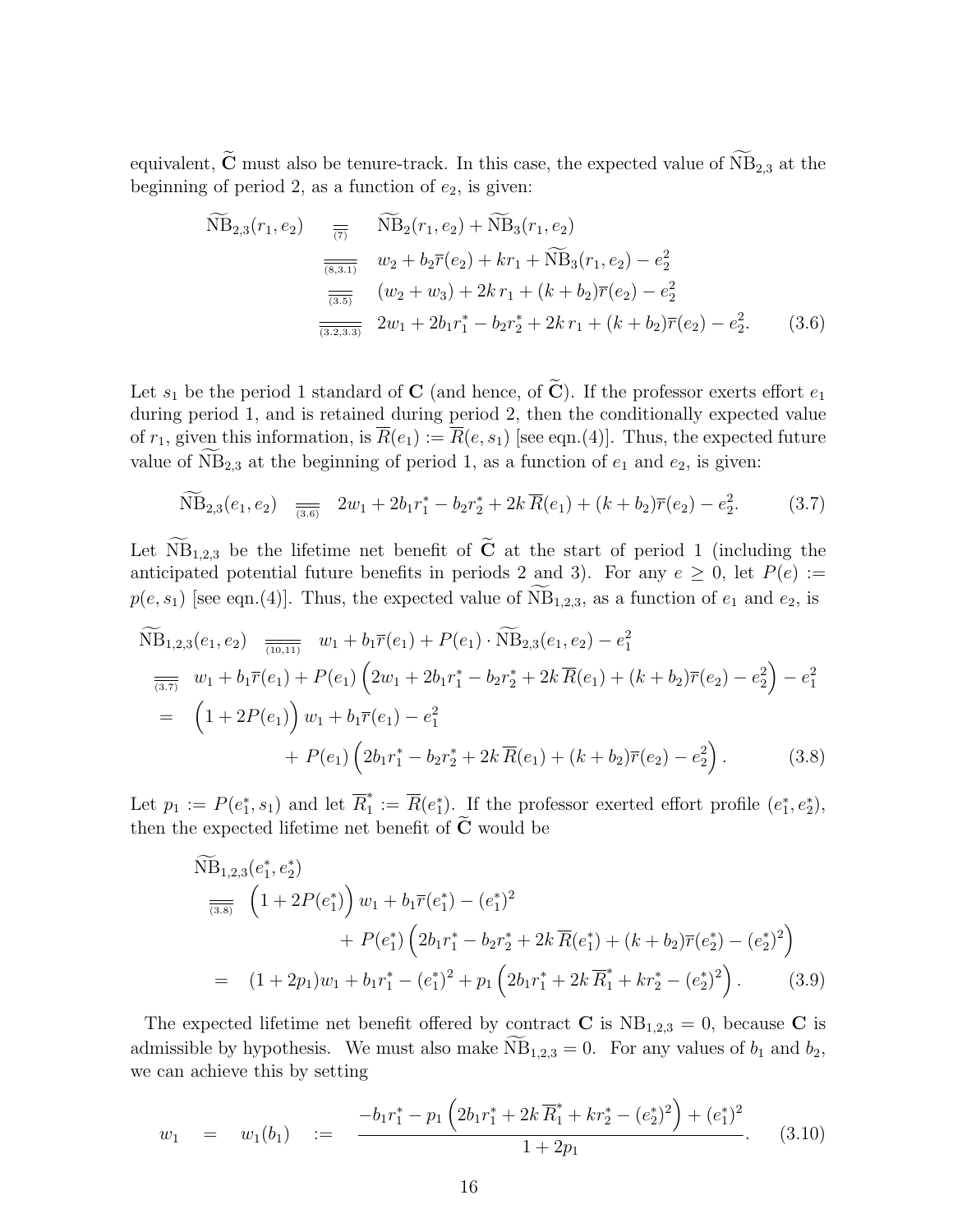At this point,  $\widetilde{\mathbf{C}}$  has only two free parameters:  $b_1$  and  $b_2$ . Substituting eqn.(3.10) into (3.7) and (3.8), we define, for all  $b_1, b_2 \in \mathbb{R}$ , the functions

$$
\widetilde{\text{NB}}_{2,3}(b_1, b_2; e_1, e_2)
$$
\n
$$
:= 2w_1(b_1) + 2b_1r_1^* - b_2r_2^* + 2k \overline{R}(e_1) + (k + b_2)\overline{r}(e_2) - e_2^2, \text{ and } (3.11)
$$
\n
$$
\widetilde{\text{NB}}_{1,2,3}(b_1, b_2; e_1, e_2) := \left(1 + 2P_1(e_1)\right)w_1(b_1) + b_1\overline{r}(e_1) - e_1^2 + P(e_1)\left(2b_1r_1^* - b_2r_2^* + 2k \overline{R}(e_1) + (k + b_2)\overline{r}(e_2) - e_2^2\right). \tag{3.12}
$$

Now we must choose  $b_1, b_2$  so that the effort profile  $(e_1^*, e_2^*)$  is still optimal for the professor under contract  $C$ . That is, we must ensure that

$$
\partial_{e_2} \widetilde{\text{NB}}_{2,3}(b_1, b_2; e_1^*, e_2^*) = 0 \quad \text{and} \quad \partial_{e_1} \widetilde{\text{NB}}_{1,2,3}(b_1, b_2; e_1^*, e_2^*) = 0; \quad (3.13)
$$

Differentiating eqn.(3.11) we get  $\partial_{e_2} NB_{2,3}(b_1, b_2; e_1^*, e_2^*) = (k + b_2)\overline{r}'(e_2^*) - 2e_2^*$ . Thus, we have  $\partial_{e_2} \text{ NB}_{2,3}(b_1, b_2; e_1^*, e_2^*) = 0$  if and only if

$$
b_2 = \frac{2e_2^*}{\overline{r}'(e_2^*)} - k.\tag{3.14}
$$

Differentating eqn.(3.12), we get a (complicated) expression for  $\partial_{e_1} \text{ NB}_{2,3}(b_1, b_2; e_1^*, e_2^*).$ Solving for  $b_1$  to satisfy eqn.(3.13), we get

$$
b_1 = \frac{B}{\overline{r}'(e_1^*) (2p_1 + 1)},\tag{3.15}
$$

where  $B := 4 P'(e_1^*) p_1 k \overline{R}_1^* + 2 P'(e_1^*) p_1 k r_2^* - 2 P'(e_1^*) p_1 (e_2^*)^2 - 2 P'(e_1^*) (e_1^*)^2 + 2 e_1^* +$  $1/P1 \kappa_1 t_1 + 2I$   $(e_1/P1 \kappa_1 t_2 - 2I$   $(e_1/P1 (e_2) - 2I (e_1/e_1))$  $4\,e_1^*p_1+P'(e_1^*)\,b_2\,r_2^*+2\,P'(e_1^*)\,b_2\,r_2^*\,p_1-2\,P'(e_1^*)k\overline{R}(e_1^*)-4\,P'(e_1^*)k\overline{R}(e_1^*)p_1-P'(e_1^*)r(e_2^*)k-2\,P'(e_1^*)\overline{R}(e_1^*)\overline{R}(e_1^*)$  $2 P'(e_1^*) r(e_2^*) k p_1 - P'(e_1^*) r(e_2^*) b_2 - 2 P'(e_1^*) r(e_2^*) b_2 p_1 + P'(e_1^*) (e_2^*)^2 + 2 P'(e_1^*) (e_2^*)^2 p_1 2 P(e_1^*) k \overline{R}'(e_1^*) - 4 P(e_1^*) k \overline{R}'(e_1^*) p_1.$ 

Proof of contract equivalence. The expressions  $(3.14)$  and  $(3.15)$  are well-defined because  $\overline{r}'(e_2^*) \neq 0$  and  $\overline{r}'(e_1^*) \neq 0$  by hypothesis. If we define  $b_1$  and  $b_2$  as in (3.14) and (3.15), then the equations (3.13) hold, so the professor's optimal effort profile is  $(e_1^*, e_2^*)$ , as desired. Thus, condition (Eq1) is satisfied. If we then substitute the value of  $w_1(b_1)$ from eqn.(3.10) into expression (3.9), we will get  $\widetilde{NB}_{1,2,3} = 0 = NB_{1,2,3}$ ; thus, condition (Eq3) is satisfied. Condition (Eq2) is satisfied automatically because we have assumed that both **C** and  $\tilde{C}$  have the same value for  $s_1$ , and set  $s_2 = 0$ .

*Proof that*  $\tilde{C}$  *is admissible.*  $\tilde{C}$  satisfies (12) because C does, by condition (Eq3). Now, C also satisfies the 'no quitting' constraints (6) and (9), so  $NB_{2,3} \geq 0$  and  $NB_3 \geq 0$ ; thus, it suffices to show that  $\widetilde{NB}_{2,3} \ge NB_{2,3}$  and  $\widetilde{NB}_3 \ge NB_3$ . To do this, first note that (5) implies

$$
\widetilde{\text{NB}}_3 - \text{NB}_3 = \widetilde{S}_3 - \overline{S}_3. \tag{3.16}
$$

Also,  $\tilde{C}$  and  $C$  induce the same effort profile  $(e_1^*, e_2^*)$ ; thus, the professor experiences the same disutility of effort  $(e_2^*)^2$  in period 2 of both contracts; thus, equation (8) implies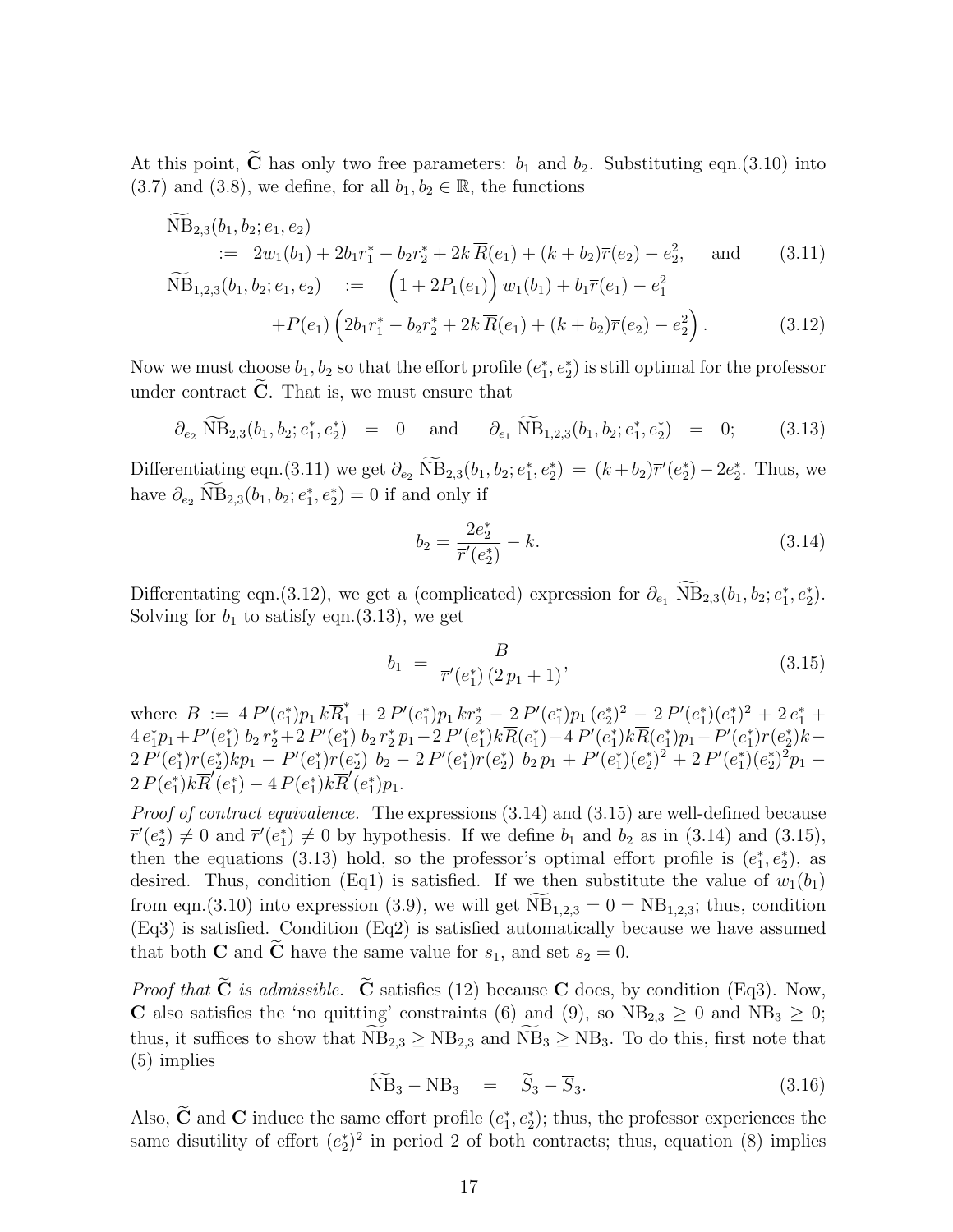that  $\widetilde{\text{NB}}_2 - \text{NB}_2 = \widetilde{S}_2 - \overline{S}_2$ . Furthermore,  $p_2 = 1$  in both contracts; thus, equation (7) implies that

$$
\widetilde{\text{NB}}_{2,3} - \text{NB}_{2,3} = (\widetilde{\text{NB}}_2 - \text{NB}_2) + (\widetilde{\text{NB}}_3 - \text{NB}_3) \underset{\overline{(3.16)}}{=} (\widetilde{S}_2 - \overline{S}_2) + (\widetilde{S}_3 - \overline{S}_3). \tag{3.17}
$$

Lemma 2 says  $\overline{\Pi} = \widetilde{\Pi}$ . But  $\widetilde{\mathbf{C}}$  is raid-proof, while **C** was not. This means we must have  $\widetilde{\Pi}_1 \geq \overline{\Pi}_1$ , while  $\widetilde{\Pi}_2 \leq \overline{\Pi}_2$  and  $\widetilde{\Pi}_3 \leq \overline{\Pi}_3$ . Since both contracts yield the same expected revenue (2.2) in each period, this can only mean that  $\tilde{S}_2 \geq \overline{S}_2$  and  $\tilde{S}_3 \geq \overline{S}_3$ . Substituting this into equations (3.16) and (3.17) yields  $NB_3 - NB_3 \ge 0$  and  $NB_{2,3} - NB_{2,3} \ge 0$ ; hence  $\tilde{C}$  satisfies (6) and (9).  $\bf{C}$  satisfies (6) and (9).

To prove Proposition 4, we need the following lemma.

**Lemma A** Suppose contract **C** satisfies minimal recruitment condition  $(12)$  and constraint (MNQ), and suppose  $\{\rho_e\}_{e \in \mathbb{R}_+}$  satisfies (B). Define  $\epsilon := \beta^{-1} : (0, \infty) \longrightarrow (0, \infty)$ .

- (a) The professor's optimal effort profile is given by  $e_1^* = \epsilon(b_1)$  and  $e_2^* = \epsilon(b_2)$ .
- (b) Let  $\omega(b) := \epsilon(b)^2 b \bar{r}[\epsilon(b)]$ . Then **C** must have  $b_{12} = b_{13} = b_{23} = w_3 = 0$ ,  $w_2 = \omega(b_2)$ , and  $w_1 = \omega(b_1)$ .
- *Proof:* Hypothesis (B) implies  $\beta$  is invertible. Examining eqn.(5) reveals that, to make  $NB_3 = 0$  for all  $r_1, r_2 \ge 0$ , we must set  $b_{13} := b_{23} := w_3 := 0$ . We then have

NB<sub>2,3</sub>
$$
(r_1, e_2)
$$
  $\equiv$  NB<sub>2</sub> $(r_1, e_2)$   $\equiv$  w<sub>2</sub> + b<sub>2</sub> $\bar{r}(e_2)$  + b<sub>21</sub> $r_1 - e_2^2$ .

Thus, the optimal effort  $e_2^*$  is the solution to the equation  $b_2 \overline{r}'(e_2) = 2e_2$ . It is easy to check that  $e_2^* := \epsilon(b_2)$  is the unique solution to this equation. To ensure that  $NB_2 = 0$ for all  $r_1 \geq 0$ , we must then set  $b_{21} := 0$  and set  $w_2 = \omega(b_2)$ . We then have

NB<sub>1,2,3</sub>
$$
(e_1, e_2^*)
$$
  $\overline{\phantom{a}}_{\overline{(10)}}$  NB<sub>1</sub> $(e_1)$   $\overline{\phantom{a}}_{\overline{(11)}}$   $w_1 + b_1 \overline{r}(e_1) - e_1^2$ .

Thus,  $e_1^*$  is the solution to the equation  $b_1 \overline{r}'(e_1) = 2e_1$ ; again, the unique solution is  $e_1^* := \epsilon(b_1)$ . If we finally set  $w_1 = \omega(b_1)$ , then we satisfy (12).

*Proof of Proposition 4.* (a) Suppose **C** has optimal effort profile  $(e_1^*, e_2^*)$  and standards  $(s_1, s_2)$ . Let  $\tilde{\mathbf{C}}$  have the same standards  $(s_1, s_2)$  (so that  $(\text{Eq2})$  is satisfied), and set  $b_1 := \beta(e_1^*), b_2 := \beta(e_2^*), b_{12} = b_{13} = b_{23} = w_3 = 0, w_2 = \omega(b_2), \text{ and } w_1 = \omega(b_1).$  Lemma A says that  $\tilde{C}$  is a MNQ contract which also has optimal effort profile  $(e_1^*, e_2^*)$ . Thus, (Eq1) is satisfied. Lemma A also says that  $\tilde{\mathbf{C}}$  satisfies (12); thus (Eq3) is satisfied.

(b) If C is the globally  $\overline{\Pi}$ -maximizing contract, then part (a) yields an MNQ contract C which is equivalent to C, hence yields the same value of  $\overline{\Pi}$  (by Lemma 2), hence is also  $\overline{\Pi}$ -maximixing. If C satisfies (12), then so does  $\widetilde{C}$ , by (Eq3). Finally, any MNQ contract automatically satisfies (6) and (9); thus,  $\widetilde{C}$  is admissible.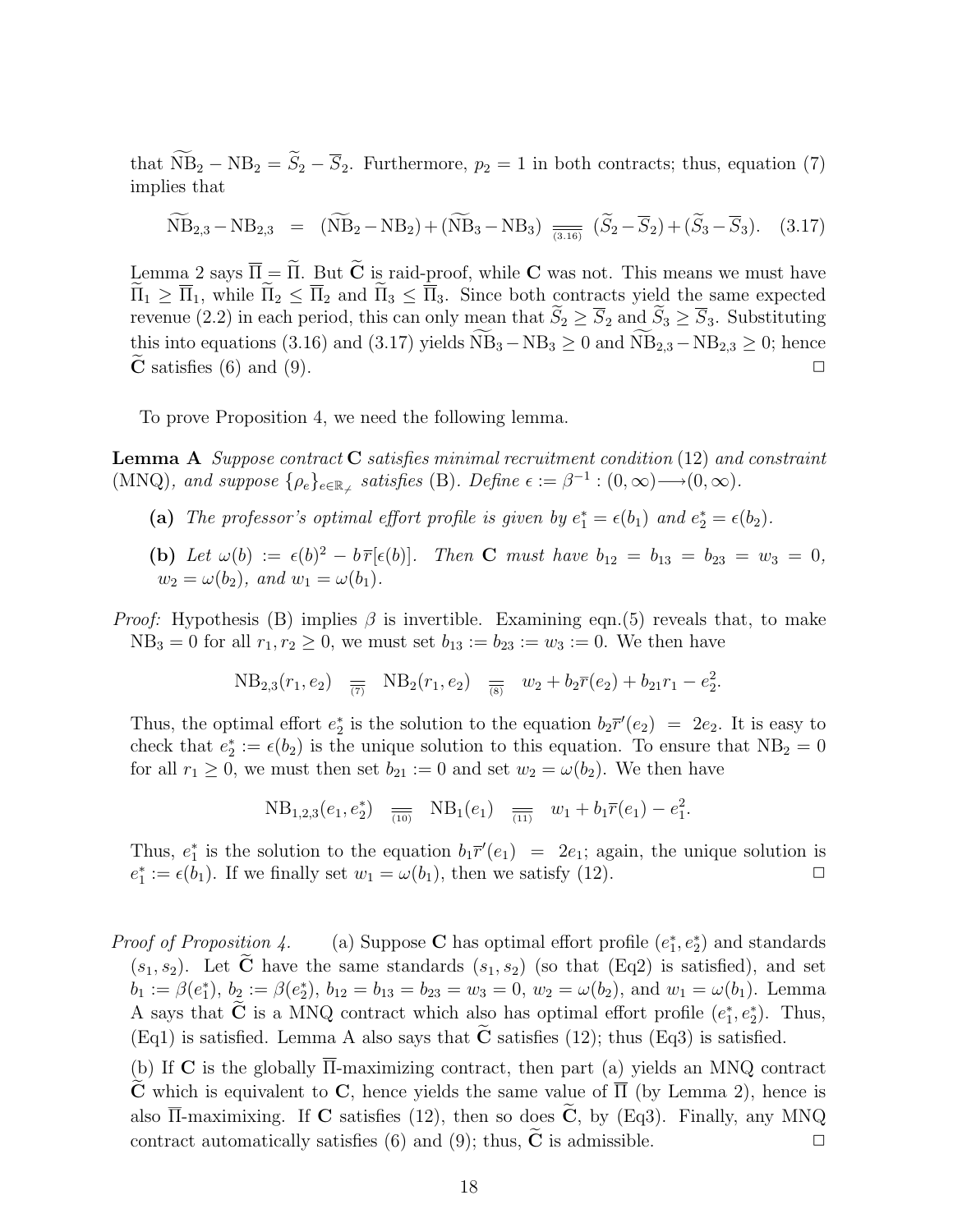For any  $e \geq 0$ , define  $P_e(s) := P(e, s)$ . Then  $P_e : [0, \infty) \longrightarrow (0, 1]$  is a strictly decreasing bijection; hence invertible. Define  $\varsigma(e, p) := P_e^{-1}(p)$ . It is easy to prove the next result.

**Lemma B** For any  $e_1, e_2 \geq 0$  and  $p_1, p_2 \in [0, 1]$ , we can achieve the effort profile  $(e_1, e_2)$ and retention probabilities  $(p_1, p_2)$  with the MNQ contract  $(b_1, b_2; s_1, s_2)$  defined by  $b_k =$  $\beta(e_k)$  and  $s_k = \varsigma(e_k, p_k)$ .

If  $b_{12} = b_{13} = b_{23} = w_3 = 0$ , with  $w_2 = \omega(b_2)$ , and  $w_1 = \omega(b_1)$  as specified in Lemma A, and  $b_1$ ,  $b_2$ ,  $s_1$  and  $s_2$  are as specified in Lemma B, then equations (18) become:

$$
\overline{\Pi}_{1}(e_{1}, e_{2}; p_{1}, p_{2}) = -e_{1}^{2}; \n\overline{\Pi}_{2}(e_{1}, e_{2}; p_{1}, p_{2}) = k \widetilde{R}(e_{1}, p_{1}) - e_{2}^{2}; \n\text{and } \overline{\Pi}_{3}(e_{1}, e_{2}; p_{1}, p_{2}) = k \widetilde{R}(e_{1}, p_{1}) + k \widetilde{R}(e_{2}, p_{2}),
$$
\n(B.1)

where  $\widetilde{R}(e, p) := \overline{R}[e, \varsigma(e, p)]$ . Substituting (B.1) and (17) into (19), the expected profit for the University is given by

$$
\overline{\Pi}(e_1, e_2; p_1, p_2) = \frac{-e_1^2 + p_1 \left(-e_2^2 + k \widetilde{R}(e_1, p_1)\right) + p_1 p_2 k \left(\widetilde{R}(e_1, p_1) + \widetilde{R}(e_2, p_2)\right)}{1 + p_1 + p_1 p_2}.
$$
\n(B.2)

**Lemma C** Assume hypothesis (B). For any  $p \in [0, 1]$  and  $e > 0$ , define  $\gamma_p(e) := e/\partial_1 \widetilde{R}(e, p)$ . Suppose that, for all  $p \in [0,1]$ , the function  $\gamma_p : \mathbb{R}_+ \longrightarrow \mathbb{R}_+$  is bijective.

(a) For any fixed  $(p_1, p_2)$ , the values of  $(e_1, e_2)$  which maximize the value of  $\overline{\Pi}(e_1, e_2; p_1, p_2)$ are given by

$$
e_1^*(p_1, p_2) := \gamma_{p_1}^{-1}\left(\frac{k\,p_1(1+p_2)}{2}\right) \quad \text{and} \quad e_2^*(p_2) := \gamma_{p_2}^{-1}\left(\frac{k\,p_2}{2}\right). \tag{C.1}
$$

(b) In particular, suppose  $\widetilde{R}(e, p) = e L(p)$  for some function  $L : [0, 1] \longrightarrow \mathbb{R}_+$ . Then  $e_1^*(p_1, p_2) = L(p_1) k p_1 (1 + p_2) / 2$  and  $e_2^*(p_2) = L(p_2) k p_2 / 2$ .

Proof: (a) Differentiating (B.2) we get

$$
\partial_{e_1} \ \overline{\Pi}(e_1, e_2; p_1, p_2) = \frac{-2e_1 + k (p_1 + p_1 p_2) \partial_1 R(e_1, p_1)}{1 + p_1 + p_1 p_2}
$$
  
and 
$$
\partial_{e_2} \ \overline{\Pi}(e_1, e_2; p_1, p_2) = \frac{-2p_1 e_2 + k p_1 p_2 \partial_1 R(e_2, p_2)}{1 + p_1 + p_1 p_2}.
$$

To make the numerators of these expressions zero, we need

$$
\frac{e_1}{\partial_1 \widetilde{R}(e_1, p_1)} = \frac{k (p_1 + p_1 p_2)}{2} \quad \text{and} \quad \frac{e_2}{\partial_1 \widetilde{R}(e_2, p_2)} = \frac{k p_2}{2},
$$

which is achieved by eqn. $(C.1)$ .

(b) If  $R(e, p) = e L(p)$ , then  $\partial_1 R(e, p) = L(p)$ , so  $\gamma_p(e) = e/L(p)$ , so  $\gamma_p^{-1}(x) = L(p)x$ . Now apply part (a).  $\Box$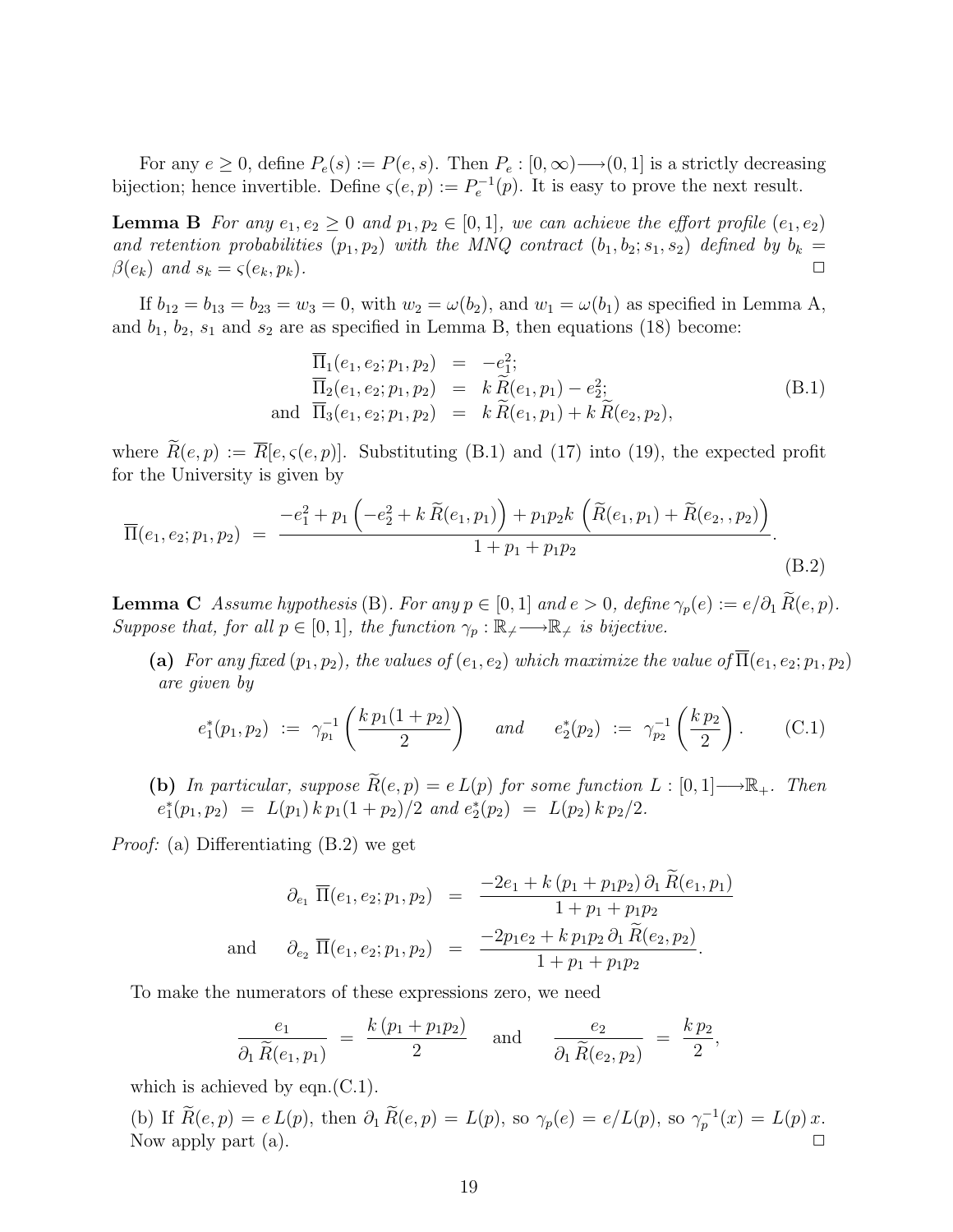If the hypotheses of Lemma C are satisfied, then the  $\overline{\Pi}$ -maximization problem is reduced to finding the  $(p_1, p_2) \in [0, 1]^2$  which maximize the function

$$
\hat{\Pi}(p_1, p_2) := \overline{\Pi}[e_1^*(p_1, p_2), e_2^*(p_1, p_2); p_1, p_2].
$$
\n(C.2)

The family of distributions  $\{\rho_e\}_{e \in \mathbb{R}_{\neq}}$  is *tenable* if it satisfies two conditions:

(T1) 
$$
\overline{R}(e, s) = c_1 e + c_2 s
$$
 for some constants  $c_1, c_2 \in \mathbb{R}_+$ .

(T2)  $\varsigma(e, p) = e S(p)$  for some function  $S : [0, 1] \longrightarrow \mathbb{R}_+$ , with  $S(1) = 0$ .

'Tenability' is a technical condition with no obvious economic interpretation. However, we will later see that all three distribution families in Theorem 1 are tenable.

**Lemma D** Suppose  $\{\rho_e\}_{e \in \mathbb{R}_+}$  is tenable. Then hypothesis (B) holds. Define  $L(p) := c_1 +$  $c_2 S(p)$ . Then  $\widetilde{R}(e, p) = e L(p)$ , so Lemma C(b) applies. Furthermore,

$$
\hat{\Pi}(p_1, p_2) = \frac{k^2 p_1}{4} \left( \frac{p_1 L (p_1)^2 (1 + p_2)^2 + L (p_2)^2 p_2^2}{1 + p_1 + p_1 p_2} \right).
$$
\n(D.1)

Thus,

$$
\partial_2 \hat{\Pi}(p_1, p_2) = \frac{k^2 p_1 \Xi(p_1, p_2)}{4(1 + p_1 + p_1 p_2)^2}, \quad where \quad (D.2)
$$
\n
$$
\Xi(p_1, p_2) := 2(1 + p_1 + p_1 p_2) \left( p_1 L(p_1)^2 (1 + p_2) + L(p_2) L'(p_2) p_2^2 + L(p_2)^2 p_2 \right) \quad (D.3)
$$

$$
\Xi(p_1, p_2) := 2(1 + p_1 + p_1 p_2) \left( p_1 L(p_1)^2 (1 + p_2) + L(p_2) L'(p_2) p_2^2 + L(p_2)^2 p_2 \right) \quad (D.3)
$$

$$
-p_1 \left( p_1 L(p_1)^2 (1 + p_2)^2 + L(p_2)^2 p_2^2 \right).
$$

*Proof:* For any  $e \ge 0$ , we have  $\overline{r}(e) = \overline{R}(e, 0) \equiv \overline{r}(e, 0) \equiv c_1 e$ ; thus,  $\overline{r}'(e) = c_1 > 0$  is constant, so  $\beta(e) := 2e/\overline{r}'(e) = 2e/c_1$  satisfies condition (B). Now,

$$
\widetilde{R}(e,p) = \overline{R}[e,\varsigma(e,p)] \underset{(T1)}{\overline{(\tau_1)}} c_1 e + c_2 \varsigma(e,p) \overline{\overline{(\tau_2)}} c_1 e + c_2 e S(p) \n= e(c_1 + c_2 S(p)) = e L(p).
$$
\n(D.4)

Equation (D.4) means that Lemma C(b) is applicable, so the functions  $e_1^*(p_1, p_2)$  and  $e_2^*(p_2)$  are well-defined. We define

$$
\widehat{R}_1(p_1, p_2) \quad := \quad \widetilde{R}[e_1^*(p_1, p_2), p_1] \quad \overline{\underset{(D.4)}{\frown} \quad e_1^*(p_1, p_2) \, L(p_1)}, \tag{D.5}
$$

and 
$$
\widehat{R}_2(p_2) := \widetilde{R}[e_2^*(p_2), p_2] \underset{(\text{D.4})}{\longrightarrow} e_2^*(p_2) L(p_2).
$$
 (D.6)

Substitute  $(B.2)$ ,  $(D.5)$  and  $(D.6)$  into  $(C.2)$  to obtain

$$
\hat{\Pi}(p_1, p_2) = \frac{-e_1^*(p_1, p_2)^2 + p_1 \left(-e_2^*(p_2)^2 + k \widehat{R}_1(p_1, p_2)\right) + k p_1 p_2 \left(\widehat{R}_1(p_1, p_2) + \widehat{R}_2(p_2)\right)}{1 + p_1 + p_1 p_2}
$$
\n
$$
= \frac{k p_1 (1 + p_2) \widehat{R}_1(p_1, p_2) - e_1^*(p_1, p_2)^2}{1 + p_1 + p_1 p_2} + p_1 \left(\frac{k p_2 \widehat{R}_2(p_2) - e_2^*(p_2)^2}{1 + p_1 + p_1 p_2}\right). \quad (D.7)
$$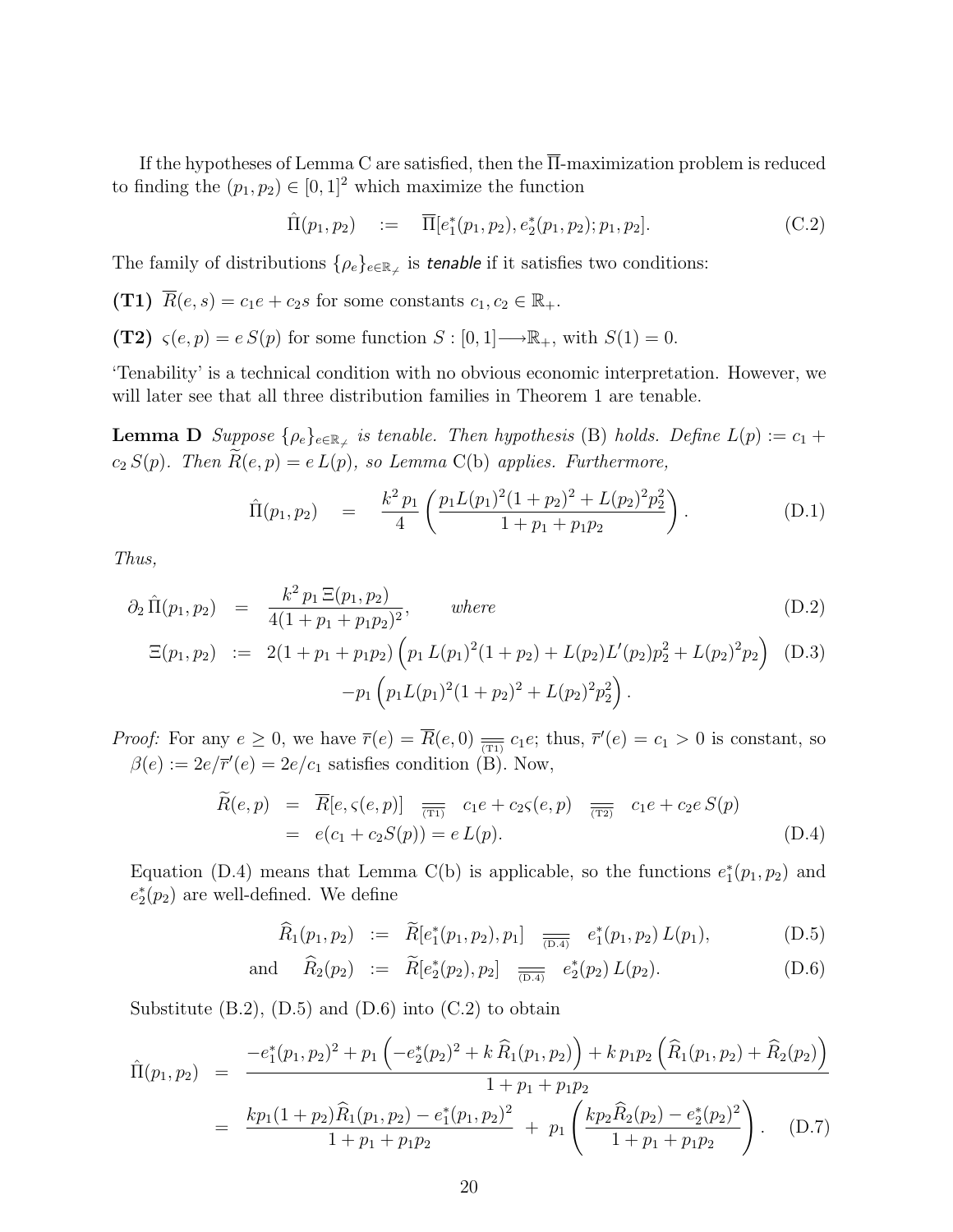Now,

$$
kp_1(1+p_2)\widehat{R}_1(p_1, p_2) - e_1^*(p_1, p_2)^2 \xrightarrow[\overline{\mu}, \overline{\mu}]} \quad kp_1(1+p_2) e_1^*(p_1, p_2) L(p_1) - e_1^*(p_1, p_2)^2
$$
  
\n
$$
\xrightarrow[\overline{\mu}, \overline{\mu}]} k^2 p_1^2 (1+p_2)^2 L(p_1)^2 / 2 - k^2 p_1^2 (1+p_2)^2 L(p_1)^2 / 4
$$
  
\n
$$
= k^2 p_1^2 (1+p_2)^2 L(p_1)^2 / 4. \qquad (D.8)
$$
  
\nand 
$$
kp_2 \widehat{R}_2(p_2) - e_2^*(p_2)^2 \xrightarrow[\overline{\mu}, \overline{\mu}]} \quad kp_2 e_2^*(p_2) L(p_2) - e_2^*(p_2)^2
$$
  
\n
$$
\xrightarrow[\overline{\mu}, \overline{\mu}]} L(p_2)^2 k^2 p_2^2 / 2 - L(p_2)^2 k^2 p_2^2 / 4
$$
  
\n
$$
= L(p_2)^2 k^2 p_2^2 / 4. \qquad (D.9)
$$

where  $(*)$  is Lemma C(b). Substituting  $(D.8)$  and  $(D.9)$  into  $(D.7)$  we get

$$
\hat{\Pi}(p_1, p_2) = \frac{k^2 p_1^2 (1 + p_2)^2 L(p_1)^2 + p_1 L(p_2)^2 k^2 p_2^2}{4(1 + p_1 + p_1 p_2)},
$$

which we factor to obtain  $(D.1)$ . Differentiating  $(D.1)$  yields  $(D.2)$ .

**Lemma E** Suppose  $\{\rho_e\}_{e \in \mathbb{R}_+}$  is tenable, and let  $\Xi$  be as in equation (D.3).

(a) Suppose  $\Xi(p_1, p_2) \geq 0$  for all  $(p_1, p_2) \in [0, 1]^2$ . Then the  $\overline{\Pi}$ -maximizing MNQ contract is tenure-track (i.e.  $p_2^* = 1$ ).

(b) In this case  $e_1^* = k(c_1 + c_2S(p_1^*))p_1^*$  and  $e_2^* = kc_1/2$ . Thus, if  $S(p_1) > c_1(1 (2p_1)/2c_2p_1$  then the  $\overline{\Pi}$ -maximizing MNQ contract induces a declining effort profile (i.e.  $e_1^* > e_2^*$ ). In particular, if  $p_1^* > 1/2$ , then  $e_1^* > e_2^*$ .

*Proof:* Part (a) follows immediately from eqn.(D.2). Part (b) follows by substituting  $p_2^* = 1$ into Lemma C(b); note that  $L(1) = c_1 + c_2S(1) = c_1$ , because  $S(1) = 0$ .

We are now in a position to prove the equivalent of Theorem 1 in the restricted setting onf MNQ contracts. This is the content of the next three lemmas.

**Lemma F** Suppose  $\{\rho_e\}_{e \in \mathbb{R}_+}$  is the family of uniform distributions from Theorem 1(a). Then the  $\overline{\Pi}$ -maximizing MNQ contract is tenure-track, with a declining effort profile.

*Proof:* For all  $0 \le s \le e$  we have  $P(e, s) = (e - s)/e$ ; hence  $\varsigma(e, p) = e(1 - p)$ . Also,  $\overline{R}(e, s) = (e + s)/2$ . Thus, setting  $c_1 = c_2 = \frac{1}{2}$  $\frac{1}{2}$  and  $S(p) = 1 - p$ , we see that  $\{\rho_e\}$  is tenable, so we can apply Corollary E. We have  $L(p) = (2-p)/2$  in Lemma D. Substitute this expression for  $L(p)$  into eqn.(D.3) to get  $\Xi(p_1, p_2) = f(p_1, p_2)/4$ , where

$$
f(p_1, p_2) := 16 p_1 p_2 + 8 p_1 + 8 p_2 - 12 p_2^2 - 6 p_1^3 p_2 - 4 p_1^2 - 2 p_1^3 + 4 p_2^3 - 8 p_1 p_2^2
$$
  
+ 
$$
4 p_1^2 p_2^2 - 4 p_1^3 p_2^2 + 2 p_1^4 p_2 + p_1^4 p_2^2 + p_1^4 - 4 p_1 p_2^3 + 3 p_1 p_2^4.
$$

**Claim 1:**  $f(p_1, p_2) \ge 0$  for all  $(p_1, p_2) \in [0, 1]^2$ .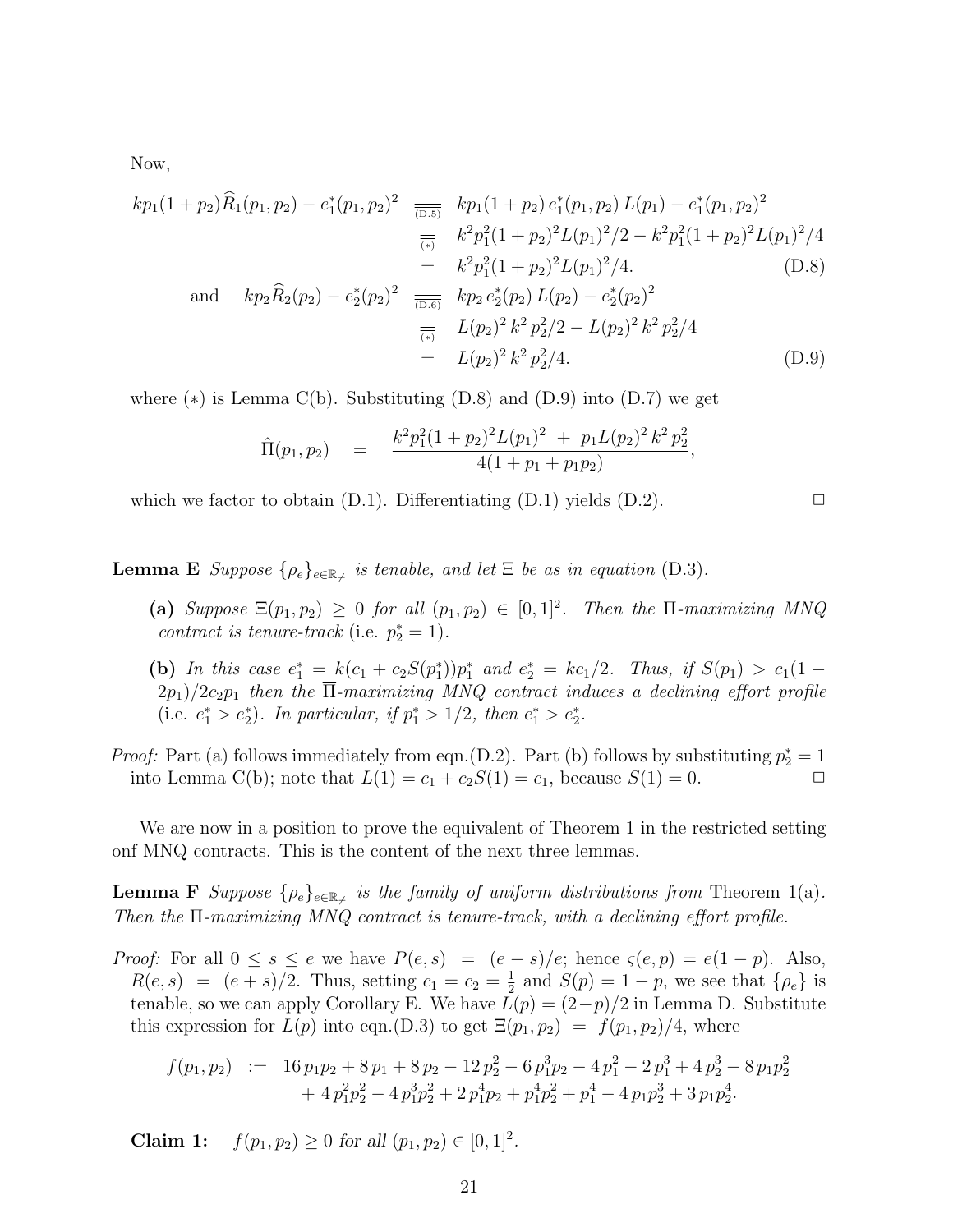Proof: Let

$$
g(p_1, p_2) := 16 p_1 p_2 + 8 p_1 + 8 p_2 - 12 p_2^2 - 6 \underline{p_1^1 p_2} - 4 \underline{p_1^1} - 2 \underline{p_1^1} + 4 p_2^3 - 8 p_1 p_2^2
$$
  
+ 
$$
4 p_1^2 p_2^2 - 4 \underline{p_1^2 p_2^2} + 2 p_1^4 p_2 + p_1^4 p_2^2 + p_1^4 - 4 p_1 \underline{p_2^2} + 3 p_1 p_2^4
$$
  
= 
$$
10 p_1 p_2 + 2 p_1 + 8 p_2 - 12 p_2^2 + 4 p_2^3 - 12 p_1 p_2^2 + 2 p_1^4 p_2 + p_1^4 p_2^2 + p_1^4 + 3 p_1 p_2^4.
$$

**Claim 1.1:**  $g(p_1, p_2) \le f(p_1, p_2)$ , for all  $(p_1, p_2) \in [0, 1]^2$ .

*Proof:* Suppose  $0 < n < m$ . If  $0 \le x \le 1$  then  $x^n \ge x^m$ ; hence  $-x^n \le -x^m$ . We obtained  $g(p_1, p_2)$  by taking the expression for  $f(p_1, p_2)$  and decreasing the

exponents on the underlined negative terms. Each of these terms is made smaller by this change (by previous paragraph); thus,  $g(p_1, p_2) \le f(p_1, p_2)$ .  $\qquad \nabla$  Claim 1.1

Claim 1.2:  $\partial_1 g(p_1, p_2) \ge 0$  for all  $(p_1, p_2) \in [0, 1]^2$ .

*Proof:*  $\partial_1 g(p_1, p_2) = (8p_2 + 4p_2^2 + 4) p_1^3 + 10 p_2 + 2 - 12 p_2^2 + 3 p_2^4$ . Thus,  $\partial_1 g(p_1, p_2) < 0$ if and only if  $-p_1^3 > h(p_2)$ , where

$$
h(p_2) \quad := \quad \frac{2 + 10 \, p_2 - 12 \, p_2^2 + 3 \, p_2^4}{8 \, p_2 + 4 \, p_2^2 + 4}.
$$

The denominator of  $h(p_2)$  is clearly positive for  $p_2 \in [0,1]$ . The numerator of  $h(p_2)$ is  $H(p_2) := 2 + 10p_2 - 12p_2^2 + 3p_2^4$ . It suffices to show that  $H(p_2) \ge 0$  for  $p_2 \in [0, 1]$ . But  $H'(p_2) = 10 - 24p_2 + 12p_2^3$  has only one root in [0, 1], which corresponds to a (positive) maximum of H. Thus, H has no interior minima in  $[0, 1]$ . Now,  $H(0) = 2 > 0$  and  $H(1) = 3 > 0$ ; thus,  $H(p_2) > 0$  for all  $p_2 \in [0, 1]$ . Thus,  $h(p_2) > 0$ for all  $p_2 \in [0,1]$ , so it is impossible for  $-p_1^3 > h(p_2)$  (because  $p_1 > 0$ ). Thus,  $\partial_1 g(p_1, p_2) \geq 0.$   $\qquad \qquad \nabla$  Claim 1.2

**Claim 1.3:**  $g(p_1, p_2) \ge 0$  for all  $(p_1, p_2) \in [0, 1]^2$ .

*Proof:* Claim 1.2 implies that  $g(p_1, p_2)$  is increasing in  $p_1$ ; thus, it suffices to check that  $g(0, p_2) \ge 0$  for all  $p_2 \in [0, 1]$ . But  $g(0, p_2) = G(p_2) := 8p_2 - 12p_2^2 + 4p_2^3$ . Now,  $G'(p_2) = 8 - 24p_2 + 12p_2^2$  has roots  $1 \pm \sqrt{3}/3$ . Only one of these roots is in [0, 1], and it corresponds to a maximum of G. Also,  $G(0) = 0 = G(1)$ . Thus,  $G(p_2) \ge 0$ for all  $p_2 \in [0, 1]$ . Thus,  $g(p_1, p_2) \ge 0$  for all  $(p_1, p_2) \in [0, 1]^2$ .  $\nabla$  Claim 1.3

Claims 1.1 and 1.3 together imply that  $f(p_1, p_2) \ge 0$  for all  $(p_1, p_2) \in [0, 1]^2$ .  $\diamond$  claim 1

Claim 1 and Corollary E(a) imply that the Π-maximizing contract is tenure-track. It remains to demonstrate the declining effort profile. The maximum of  $\Pi$  occurs along the boundary  $p_2 = 1$ . Thus, to identify  $p_1^*$ , it suffices to maximize

$$
\Upsilon(p_1) \quad := \quad \frac{\hat{\Pi}(p_1, 1)}{k^2} \quad \frac{p(16p - 16p^2 + 4p^3 + 1)}{16(1 + 2p)}
$$

The zeros of

$$
\Upsilon'(p_1) = \frac{32 p_1 + 1 + 24 p_1^4 - 48 p_1^3 - 16 p_1^2}{16 (1 + 2 p_1)^2}
$$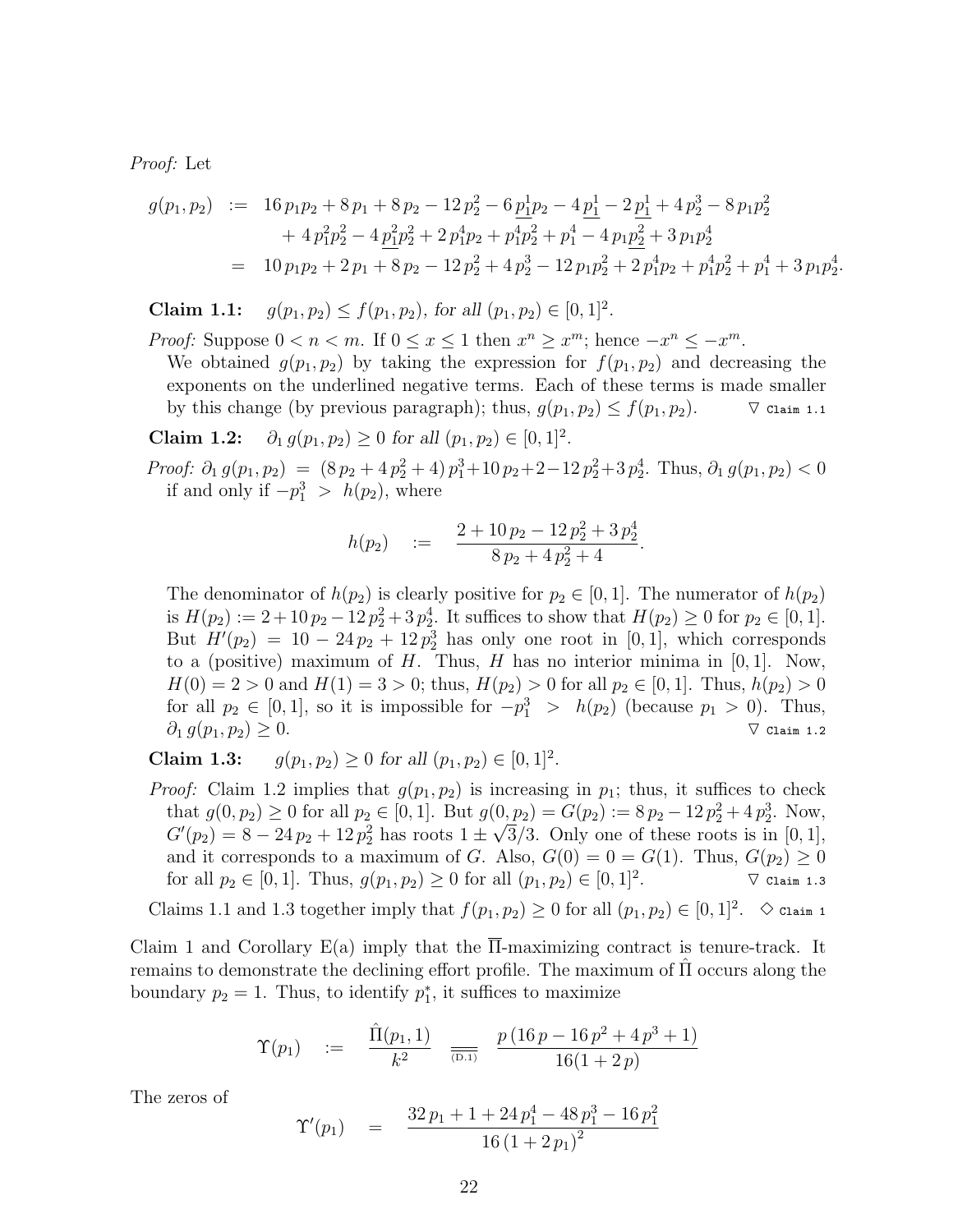are the zeros of the numerator  $32 p_1 + 1 + 24 p_1^4 - 48 p_1^3 - 16 p_1^2$ . Only one of these zeros is in the interval [0, 1]; it is located at  $p_1^* \approx 0.8422568359$ , and corresponds to a maximum of  $\Upsilon$ . Since  $p_1^* > 1/2$ , Corollary E(b) implies that  $e_1^* > e_2^*$ .  $\Box$ 

**Lemma G**  $Suppose \{\rho_e\}_{e \in \mathbb{R}_+}$  is the family of exponential distributions from Theorem 1(b). Then the  $\overline{\Pi}$ -maximizing MNQ contract is tenure-track, with a declining effort profile.

*Proof:* We have  $P(e, s) = \exp(-s/e)$ , so  $\varsigma(e, p) = -e \ln(p)$ . Also,  $\overline{R}(e, s) = e + s$ . Setting  $S(p) = -\ln(p)$  and  $c_1 = c_2 = 1$ , we see that  $\{\rho_e\}_{e \in \mathbb{R}_+}$  is tenable; thus, we can apply Corollary E. In Lemma D, we have  $L(p) = (1 - \ln(p))$ . Substitute into (D.3) to get

$$
\Xi(p_1, p_2) = \lambda(p_1, p_2) + p_1 g(p_1, p_2),
$$
  
where  $g(p_1, p_2) := 2 - p_2^2 + p_1 + 2 p_2 + 2 p_1 p_2 + p_1 p_2^2,$  (G.1)

and

$$
\lambda(p_1, p_2) := (2 p_1 + p_1^2 + p_1^2 p_2^2 + 2 p_1 p_2 + 2 p_1^2 p_2) \ln (p_1)^2 + (p_1 p_2^2 + 2 p_1 p_2 + 2 p_2) \ln (p_2)^2 - (4 p_1 + 4 p_1 p_2 + 4 p_1^2 p_2 + 2 p_1^2 + 2 p_1^2 p_2^2) \ln (p_1) - (2 p_1 p_2 + 2 p_2) \ln (p_2).
$$

Claim 1:  $\Xi(p_1, p_2) > 0$  for all  $(p_1, p_2) \in [0, 1]^2$ .

*Proof:*  $\lambda(p_1, p_2) \geq 0$  for all  $(p_1, p_2) \in [0, 1]^2$ , because  $\ln(x)^2 \geq 0$  for all  $x > 0$ , and  $-\ln(x) \geq 0$  for all  $x \in (0,1]$ . Thus, it suffices to show  $g(p_1, p_2) > 0$ . Let  $h(p_2) :=$  $-p_2^2 + 2p_2 + 2.$ 

Claim 1.1:  $g(p_1, p_2) > h(p_2)$  for all  $p_1, p_2 > 0$ .

*Proof:* Write  $g(p_1, p_2)$  as polynomial in  $p_2$  to get:  $g(p_1, p_2) = (-1 + p_1) p_2^2 + (2 + 2 p_1) p_2 +$  $2 + p_1$ . If  $p_1 > 0$ , then  $-1 + p_1 > -1$ ,  $2 + 2p_1 > 2$  and  $2 + p_1 > 2$ . Thus, each  $p_2$ -coefficient of  $g(p_1, p_2)$  is strictly larger than the corresponding coefficient of  $h(p_2)$ , for any  $p_1 > 0$ . Thus,  $g(p_1, p_2) > h(p_2)$  for all  $p_1, p_2 > 0$ .  $\qquad \qquad \nabla$  Claim 1.1

Now,  $h(0) = 2 > 0$ ,  $h(1) = 3 > 0$ , and h has no extremal points in [0, 1]; thus  $h(p_2) > 0$ for all  $p_2 \in [0, 1]$ . Thus, Claim 2.1 implies that  $g(p_1, p_2) > 0$  for all  $(p_1, p_2) \in [0, 1]^2$ . Thus, eqn.(G.1) implies that  $\Xi(p_1, p_2) \ge 0$  for all  $(p_1, p_2) \in [0, 1]^2$ , as desired.  $\Diamond$  claim 1

Claim 2 and Corollary E(a) imply that the  $\overline{\Pi}$ -maximizing contract is tenure-track. It remains to demonstrate the declining effort profile. The maximum of  $\Pi$  occurs along the boundary  $p_2 = 1$ . Thus, to identify  $p_1^*$ , it suffices to maximize

$$
\Upsilon(p_1) \quad := \quad \frac{\hat{\Pi}(p_1, 1)}{k^2} \quad \frac{p_1\left(4\,p_1 - 8\,p_1\ln\left(p_1\right) + 4\,p_1\ln\left(p_1\right)^2 + 1\right)}{4(1 + 2\,p_1)}.
$$

The zeros of

$$
\Upsilon'(p_1) = \frac{-8 p_1 \ln (p_1) + 8 p_1 \ln (p_1)^2 + 8 p_1^2 \ln (p_1)^2 + 1 - 8 p_1^2}{4 (1 + 2 p_1)^2}
$$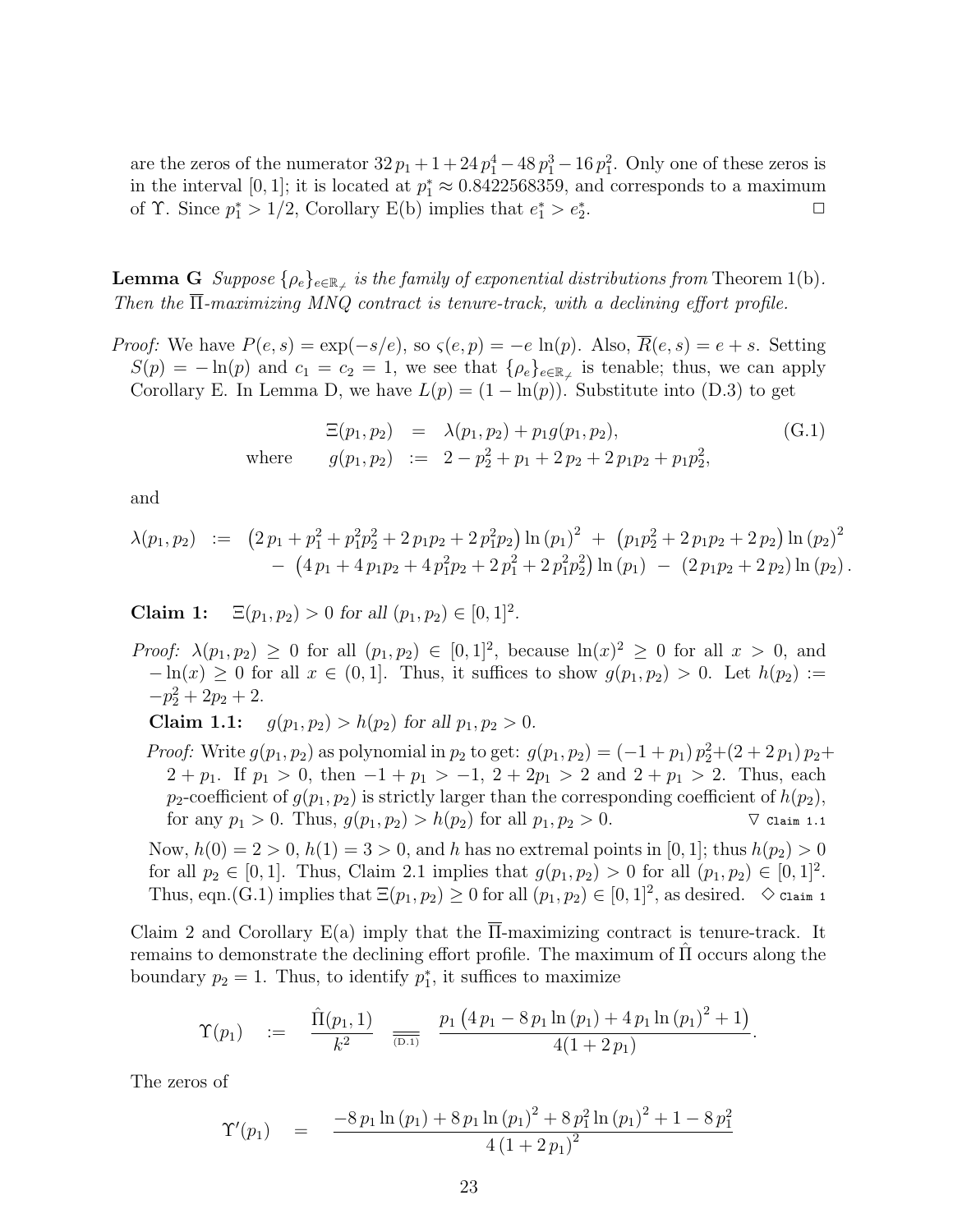are the zeros of the numerator  $-8 p_1 \ln (p_1) + 8 p_1 \ln (p_1)^2 + 8 p_1^2 \ln (p_1)^2 + 1 - 8 p_1^2$ . This is a transcendental function, and it is not possible to find closed-form expressions for its zeros. However, numerically, the numerator has only one zero, located at  $p_1^* \approx 0.7121849555$ ; this corresponds to the unique maximum of  $\Upsilon(p_1)$ . Since  $p_1^* > 1/2$ , Corollary E(b) implies that  $e_1^* > e_2^*$ . ✷

**Lemma H** For any  $\alpha > 1$ , let  $\{\rho_e^{\alpha}\}_{e \in \mathbb{R}_+}$  be the family of power law distributions from Theorem 1(c). There exist  $\alpha, \overline{\alpha} \in (1,\infty)$  such that, if  $\alpha \in (1,\underline{\alpha})$  or  $\alpha \in (\overline{\alpha},\infty)$ , then the Π-maximizing MNQ contract is tenure-track, with a declining effort profile. In particular, this holds if  $\alpha = 2$ .

*Proof:* For any  $\alpha > 1$ , we have  $P_{\alpha}(e, s) = \begin{pmatrix} \frac{e}{e^{s}} & \frac{e}{e^{s}} & \frac{e}{e^{s}} & \frac{e}{e^{s}} & \frac{e}{e^{s}} \end{pmatrix}$  $\frac{e}{e+s}$   $\int_{-\infty}^{\infty}$ ; thus  $\varsigma_{\alpha}(e,p) = e(p^{-1/\alpha} - 1)$ . Also,  $\overline{R}_{\alpha}(e, s) = \frac{e + \alpha s}{\alpha - 1}$ . Thus, setting  $S_{\alpha}(p) := (p^{-1/\alpha} - 1)$ ,  $c_1 = 1/(\alpha - 1)$  and  $c_2 = \alpha/(\alpha - 1)$ , we see that  $\{\rho_e^{\alpha}\}_{e \in \mathbb{R}_{\neq}}$  is tenable. In Lemma D, we have

$$
L_{\alpha}(p) = \frac{\alpha p^{-1/\alpha}}{(\alpha - 1)} - 1 \quad \text{thus} \quad L'_{\alpha}(p) = \frac{-1}{(\alpha - 1) p^{\frac{\alpha + 1}{\alpha}}}
$$

.

Substituting into eqn.(D.3) we get  $\Xi_{\alpha}(p_1, p_2) = \xi(p_1, p_2)/(\alpha - 1)^2$ , where  $\xi(p_1, p_2) :=$  $2p_1+2p_2-4p_0-4p_2a-2p_1p_2^{\frac{\alpha-2}{\alpha}}\alpha+p_1^2+4p_1^{\frac{2\alpha-1}{\alpha}}ap_2+2p_1^{\frac{2\alpha-1}{\alpha}}p_2^2\alpha+4p_1p_2+p_1p_2^2\frac{\alpha-1}{\alpha}\alpha^2 2\,p_{2\alpha}^{\frac{\alpha-2}{\alpha}}\alpha-4\,p_{2}^{\frac{\alpha-1}{\alpha}}\alpha^{2}+p_{1}p_{2}^{2}+2\,p_{1}p_{2}^{\frac{\alpha-2}{\alpha}}\alpha^{2}+6\,p_{1}p_{2}^{\frac{\alpha-1}{\alpha}}\alpha+2\,p_{1}^{\frac{\alpha-2}{\alpha}}\alpha^{2}+2\,p_{1}^{\frac{\alpha-2}{\alpha}}\alpha^{2}p_{2}+p_{1}^{2}p_{2}^{2}+4\,p_{1}^{\frac{\alpha-1}{\alpha}}\alpha 2\,p_{1\,\alpha}^{\frac{2\,\alpha-1}{\alpha}}\alpha^2 + 2\,\alpha^2 p_2 + p_1^2^{\frac{\alpha-1}{\alpha}}p_2^2\alpha^2 + 4\,p_1\alpha^2 p_2 - 8\,p_1p_2a + 2\,p_1\alpha^2 - 2\,p_1p_2^{\frac{\alpha-1}{\alpha}} - 4\,p_1^{\frac{\alpha-1}{\alpha}}\alpha^2 p_2 4\,p_1^{\frac{2\,\alpha-1}{\alpha}}\alpha^2p_2+p_1^{2\frac{\alpha-1}{\alpha}}\alpha^2+2\,p_1^{\frac{2\,\alpha-1}{\alpha}}\alpha-2\,p_1p_2^{\frac{2\,\alpha-1}{\alpha}}-2\,p_2^{\frac{\alpha-1}{\alpha}}+2\,p_2^{\frac{\alpha-2}{\alpha}}\alpha^2+6\,p_2^{\frac{\alpha-1}{\alpha}}\alpha+4\,p_1p_2^{\frac{2\,\alpha-1}{\alpha}}\alpha+$  $2\,p_1^2p_2+p_1\alpha^2p_2^2-2\,pap_2^2-2\,p_1^{\frac{2\,\alpha-1}{\alpha}}p_2^2\alpha^2+2\,p_1^2^{\frac{\alpha-1}{\alpha}}\alpha^2p_2-2\,p_1p_2^{\frac{2\,\alpha-1}{\alpha}}\alpha^2-2\,p_1p_2^2^{\frac{\alpha-1}{\alpha}}\alpha-2\,p_1^2\alpha+1$  $2 p_1^2 \alpha^2 p_2 - 4 p_1^2 p_2 a + p_1^2 p_2^2 \alpha^2 - 2 p_1^2 p_2^2 \alpha + p_1^2 \alpha^2 - 4 p_1 p_2^{\frac{\alpha - 1}{\alpha}} \alpha^2 + 4 p_1^{\frac{\alpha - 1}{\alpha}} ap_2 - 4 p_1^{\frac{\alpha - 1}{\alpha}} \alpha^2$ . Thus, it suffices to show that  $\xi_{\alpha}(p_1, p_2) > 0$  for all  $(p_1, p_2) \in [0, 1]^2$ . As promised in Theorem 1(b), we consider only the asymptotics as  $\alpha \searrow 1$  or  $\alpha \rightarrow \infty$ .

Asymptotics as  $\alpha \searrow 1$ . We have

$$
\lim_{\alpha \searrow 1} \xi_{\alpha}(p_1, p_2) = \xi_1(p_1, p_2) := (1 - p_1) + 2 p_2 + p_2^2 + 2 \frac{p_2}{p_1} + \frac{2}{p_1}.
$$
 (H.1)

Now,  $\xi_1(p_1, p_2)$  is positive for all  $(p_1, p_2) \in [0, 1]^2$ , because  $(1 - p_1) \ge 0$  if  $p_1 \le 1$ , and all the other terms in expression (H.1) are nonegative. Thus, if  $\alpha$  is small enough, then  $\xi_{\alpha}(p_1, p_2) > 0$  for all  $(p_1, p_2) \in [0, 1]^2$ ; hence Corollary E(a) implies that the  $\overline{\Pi}$ -maximizing contract is tenure-track.

Indeed, if  $\alpha = 2$ , we have  $\xi_2(p_1, p_2) = 12 - 6\sqrt{p_2} + 10p_2 - 8p_1^{3/2}p_2 - 2p_1p_2^{3/2} - 8\sqrt{p_1p_2} 4p_1^{3/2}p_2^2-4p_1^{3/2}-8\sqrt{p_1}-6p_1\sqrt{p_2}+12p_1p_2+5p_1p_2^2+p_1^2p_2^2+p_1^2+2p_1^2p_2+10p_1$ . A numerical plot reveals that  $6 < \xi_2(p_1, p_2) < 16$  for all  $(p_1, p_2) \in [0, 1]^2$ . Thus, the  $\overline{\Pi}$ -maximizing contract is tenure-track when  $\alpha = 2$ .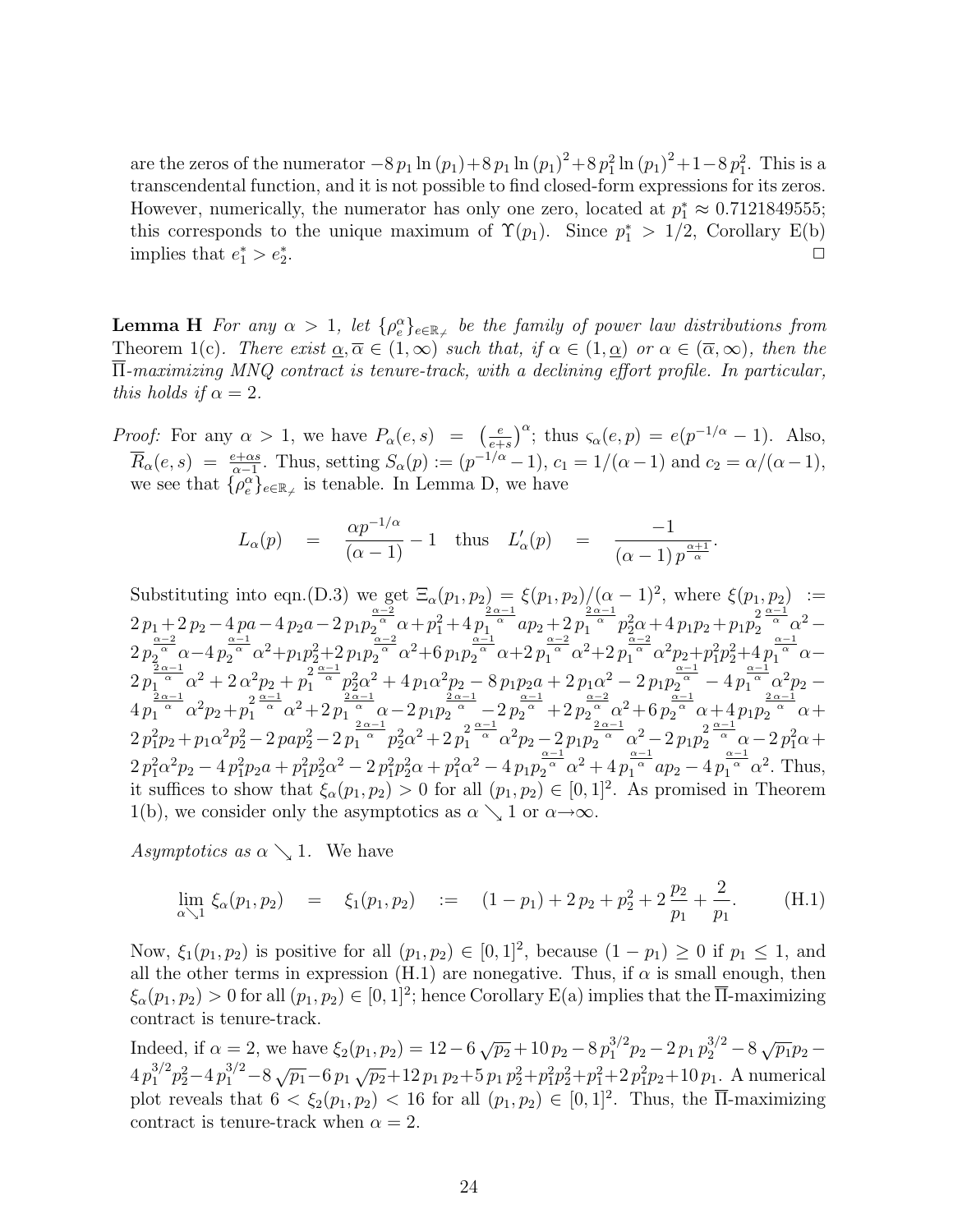It remains to demonstrate the declining effort profile. For all  $p \in [0,1]$ , we have  $\lim_{\alpha\searrow 1} S_{\alpha}(p)$  –  $c_1(1 - 2p)$  $2c_2p$ = 1 2p  $> 0$ . Thus, if  $\alpha$  is small enough, then Corollary E(b) implies that  $e_1^* > e_2^*$ , as desired.

Asymptotics as  $\alpha \to \infty$ . A computation reveals that  $\lim_{\alpha \to \infty} \xi_{\alpha}(p_1, p_2) = \Xi(p_1, p_2)$ , where  $\Xi_{\alpha}(p_1, p_2)$  is exactly as in eqn.(G.1) from the exponential case. Thus, Claim 2 implies that  $\lim_{\alpha \to \infty} \xi_{\alpha}(p_1, p_2) > 0$  for all  $(p_1, p_2) \in [0, 1]^2$ . Thus, if  $\alpha$  is sufficiently large, then Corollary E(a) implies that the  $\overline{\Pi}$ -maximizing contract is tenure-track.

It remains to demonstrate the declining effort profile. Substituting  $L_{\alpha}(p) = \frac{\alpha p^{-1/\alpha}}{(\alpha-1)} - 1$ into eqn.(D.1) and differentiating yields

$$
\partial_1 \hat{\Pi}_{\alpha}(p_1, 1) = k^2 \frac{8\alpha^2 f_{\alpha}(p_1) + \alpha g_{\alpha}(p_1) + h_{\alpha}(p_1)}{4(\alpha - 1)^2 (1 + 2 p_1)^2}, \tag{H.2}
$$

where  $f_{\alpha}(p) := (p^2 + p^{2-\frac{2}{a}} - 2p^{2-\frac{1}{a}}) + (p+p^{1-\frac{2}{a}} - 2p^{1-\frac{1}{a}}), g_{\alpha}(p) := -16p^{2\frac{a-1}{a}} 8p^{\frac{a-2}{a}}+32p^{\frac{2a-1}{a}}+24p^{\frac{a-1}{a}}-16p^2-16p$ , and  $h_{\alpha}(p):=1+8p-16p^{\frac{2a-1}{a}}-8p^{\frac{a-1}{a}}+8p^2$ . **Claim 1:** If  $p \in (0, 1)$ , then  $f_{\alpha}(p) > 0$ .

*Proof:* If  $p \in (0,1)$  then the function  $x \mapsto p^x$  is convex. Thus,  $p^x + p^y > 2p^{(x+y)/2}$ . Setting  $x = 2$  and  $y = 2 - \frac{2}{\alpha}$  $\frac{2}{\alpha}$ , we get  $p^2 + p^{2-\frac{2}{\alpha}} > 2p^{2-\frac{1}{\alpha}}$ . Setting  $x = 1$  and  $y = 1 - \frac{2}{\alpha}$  $\frac{2}{\alpha}$ , we get  $p^1 + p^{1-\frac{2}{a}} > 2p^{1-\frac{1}{a}}$ . Thus, each of the two bracketed terms in  $f_\alpha(p)$  is strictly positive; thus  $f_{\alpha}(p) > 0$ , as desired.  $\Diamond$  claim 1

In the limit as  $\alpha \rightarrow \infty$ , the term  $(\alpha - 1)^2$  in the denominator of expression (H.2) annihilates all terms in the numerator except  $f_{\alpha}(p)$ . Thus, if  $\alpha$  is extremely large, then the sign of  $\partial_1 \hat{\Pi}_{\alpha}(p_1, 1)$  is the same as the sign of  $f_{\alpha}(p_1)$ , and  $f_{\alpha}(p_1) > 0$  by Claim 3. Thus,  $\partial_1 \hat{\Pi}_{\alpha}(p_1, 1) > 0$  for all  $p \in (0, 1)$ ; thus, the optimal value of  $p_1$  is  $p_1^* = 1$ .

This means that, if  $\alpha$  is large enough, then  $p_1^* > 1/2$ ; thus, Corollary E(b) implies that  $e_1^* > e_2^*$ , as desired.  $\Box$ 

Proof of Theorem 1. Lemmas F, G, and H state that, under any of the hypotheses (a), (b) or (c), the Π-maximizing element in the space of MNQ contract is tenure-track, and induces a declining profile of effort. Thus, by Proposition 4, the same statement is true for the Π-maximizing element in the space of all contracts. Thus, by Proposition 3, the same statement is true for the  $\overline{\Pi}$ -maximizing element in the space of *raid-proof* contracts. This proves Theorem 1.  $\Box$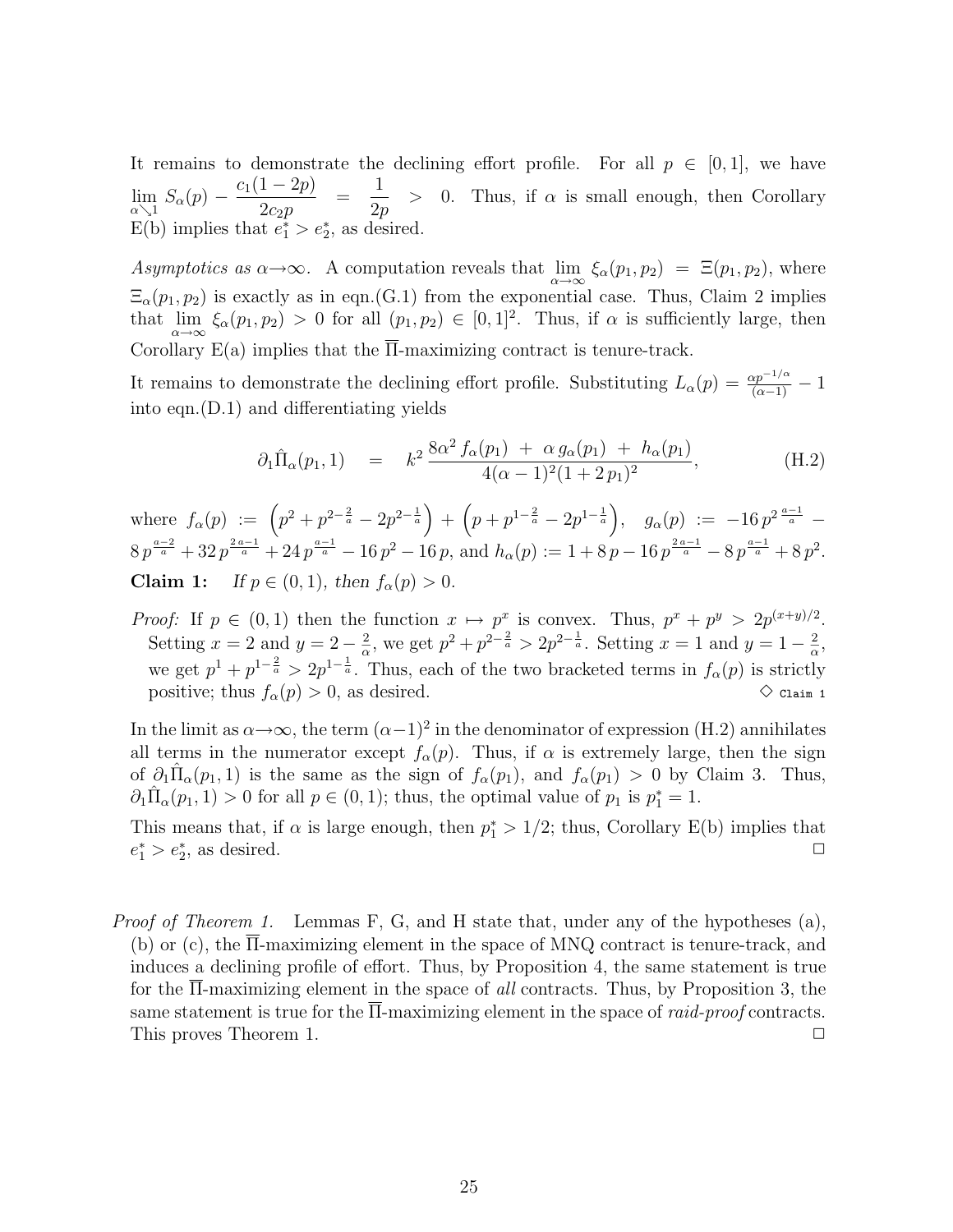### References

- [1] Alchian, Armen. "Private Property and the Relative Cost of Tenure." In The Public Stake in Union Power, edited by P.D. Bradley (1959). University of Virginia Press, Charlottesville.
- [2] Bernhardt, D. and Scoones, D. "Promotion, Turnover and Preemptive Wage Offers." American Economic Review 83 (1993): 771-91.
- [3] Bok, D. "Toward Education of Quality." *Harvard Magazine* (May/June 1986): 49-64.
- [4] Carmichael, H. Lorne. "Incentives in Academics: Why Is There Tenure?" Journal of Political Economy 96(3) (June 1988): 453-72.
- [5] Cater, Bruce; Lew, Byron and Smith, Barry. "A Theory of Tenure-Track Contracts." Education Economics 16(2) (June 2008): 203-18.
- [6] Ceci, Stephen; Williams, Wendy and Mueller-Johnson, Katrin. "Tenure and Academic Freedom: Prospects and Constraints." Behavioral and Brain Sciences 29 (2006): 586-92.
- [7] Diamond, Arthur. "The Life Cycle Research Productivity of Mathematicians and Scientists." Journal of Gerentology 41 (1986): 520-25.
- [8] Freeman, Smith. "Wage Trends as Performance Displays Productive Potential: A Model and Application to Academic Early Retirement." Bell Journal of Economics 8(2) (Autumn 1977): 419-43.
- [9] Hearn, J.C. "The Teaching Role of Contemporary American Higher Education: Popular Imagery and Organizational Reality." In The Economics of American Higher Education, edited by W.E. Becker and D.R. Lewis (1992). Kluwer Academic, Boston.
- [10] Hendrickson, R.M. "Removing Tenured Faculty for Cause." Education Law Reporter 44 (1988): 483-94.
- [11] Hogan, C. "Enforcement of Implicit Employment Contracts Through Unionization." Journal of Labor Economics 18(1) (2002): 171-95.
- [12] Holmstrom, Bengt, and Milgrom, Paul. "Aggregation and Linearity in the Provision of Intertemporal Incentives." Econometrica 55(2) (1987): 308-28.
- [13] James, E. "Decision Processes and Priorities in Higher Education." In The Economics of American Universities, edited by S.A. Hoenack and E.L. Collins (1990). State University of New York Press, Albany.
- [14] Kahn, Charles, and Huberman, Gur. "Two-Sided Uncertainty and 'Up-or-Out' Contracts." Journal of Labor Economics 6 (October 1988): 423-44.
- [15] Lazear, Edward P. "Raids and Offer Matching." In Research in Labor Economics 8 Part A, edited by Ronald G. Ehrenberg (1986). JAI Press, Greenwich, CT.
- [16] Levin, Sharon, and Stephan, Paula. "Research Productivity over the Life Cycle: Evidence for Academic Scientists." American Economic Review 81(1) (1991): 114-32.
- [17] Lovain, Timothy. "Grounds for Dismissing Tenured Post-Secondary Faculty for Cause." Journal of College and University Law 10 (1983/84): 419-33.
- [18] MacLeod, W.B., and Malcomson, J. "Implicit Contracts, Incentive Compatibility, and Involuntary Unemployment." Econometrica 57 (1989): 447-80.
- [19] McKenzie, Richard B. "In Defense of Academic Tenure." Journal of Institutional and Theoretical Economics 152(2) (June 1996): 325-41.
- [20] McPherson, Michael, and Schapiro, Morton Owen. "Tenure Issues in Higher Education." Journal of Economic Perspectives 13(1) (Winter 1999): 85-98.
- [21] Morris, A. A. Dismissal of Tenured Higher Education Faculty: Legal Implications of the Elimination of Mandatory Retirement. Topeka KS.: National Organization on Legal Problems in Education (1992).
- [22] Pearce, D.G. and Stacchetti, E. "The Interaction of Implicit and Explicit Contracts in Repeated Agency." Games and Economic Behavior 23 (1998): 75-96.
- [23] Rothschild, Michael, and White, Lawrence. "The Analytics of the Pricing of Higher Education and Other Services in which the Customers Are Inputs." Journal of Political Economy 103 (1995): 573-86.
- [24] Siow. A. "Some Evidence on the Signalling Role of Research in Academia." Economic Letters 54 (1997): 271-6.